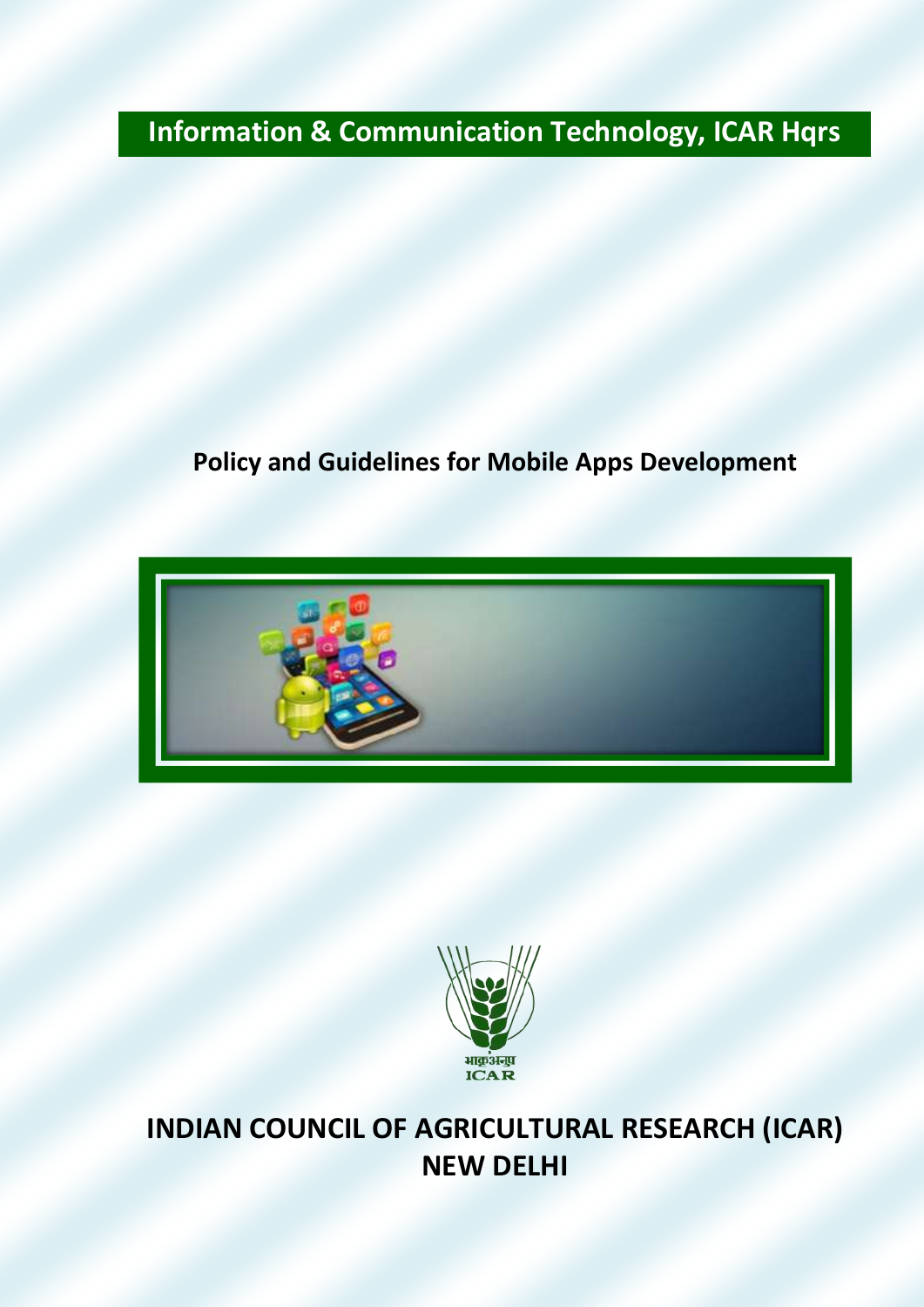## **MAY, 2022**

**© 2021 All rights reserved Indian Council of Agricultural Research (ICAR) New Delhi**

### **Compiled and Designed by**

**Information Technology (IT) Unit, ICAR-IASRI, Pusa New Delhi Information & Communication Technology (ICT) Unit, ICAR, New Delhi**

### **Guidance**

**ICT Steering Committee ICAR – ICT Implementation & Operational Management Committee**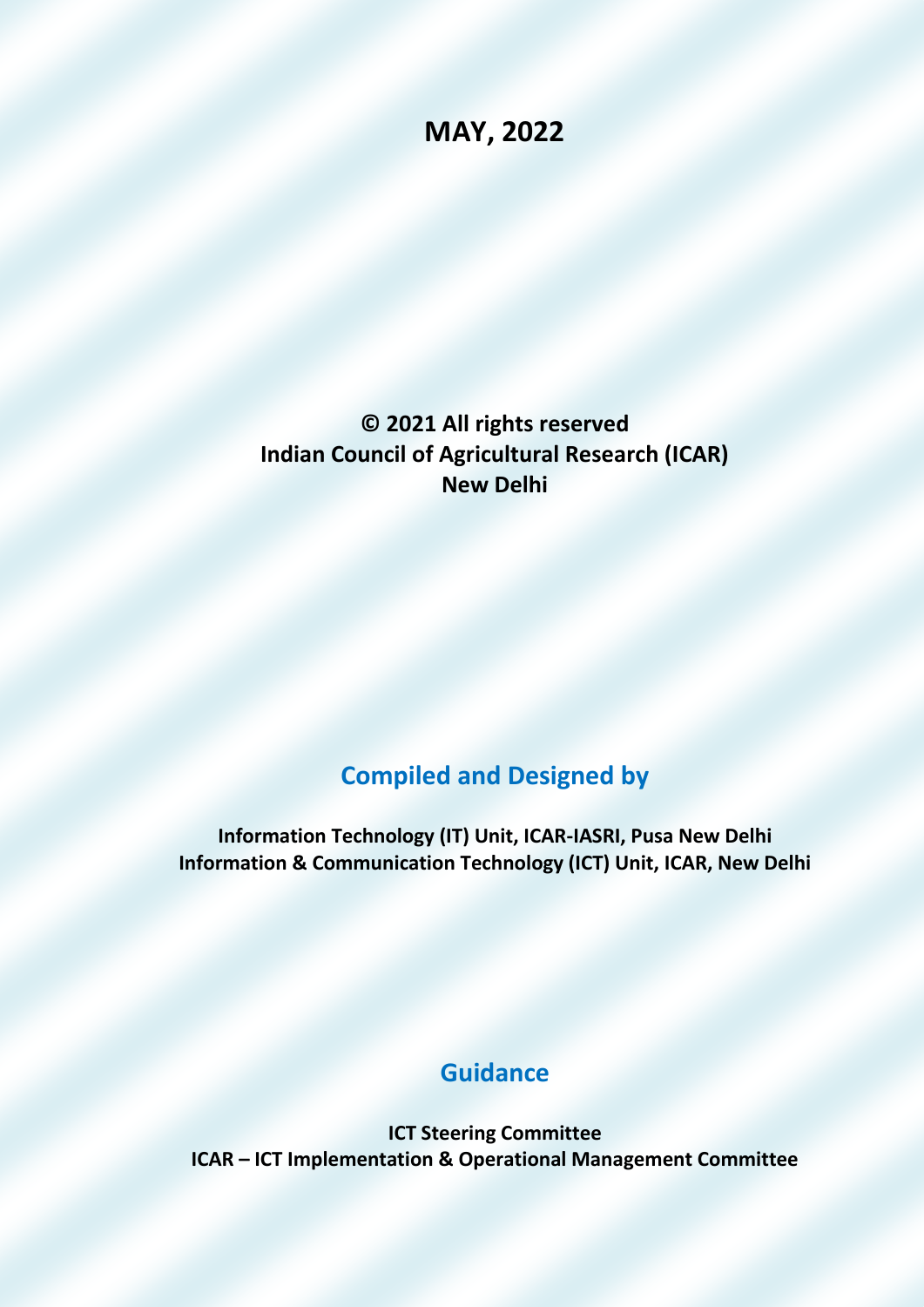# **Contents**

<span id="page-2-0"></span>

| Guideline for development of new mobile apps in ICAR 3 |  |
|--------------------------------------------------------|--|
|                                                        |  |
|                                                        |  |
|                                                        |  |
|                                                        |  |
|                                                        |  |
|                                                        |  |
|                                                        |  |
|                                                        |  |
|                                                        |  |
| Security Guidelines for Mobile Applications  11        |  |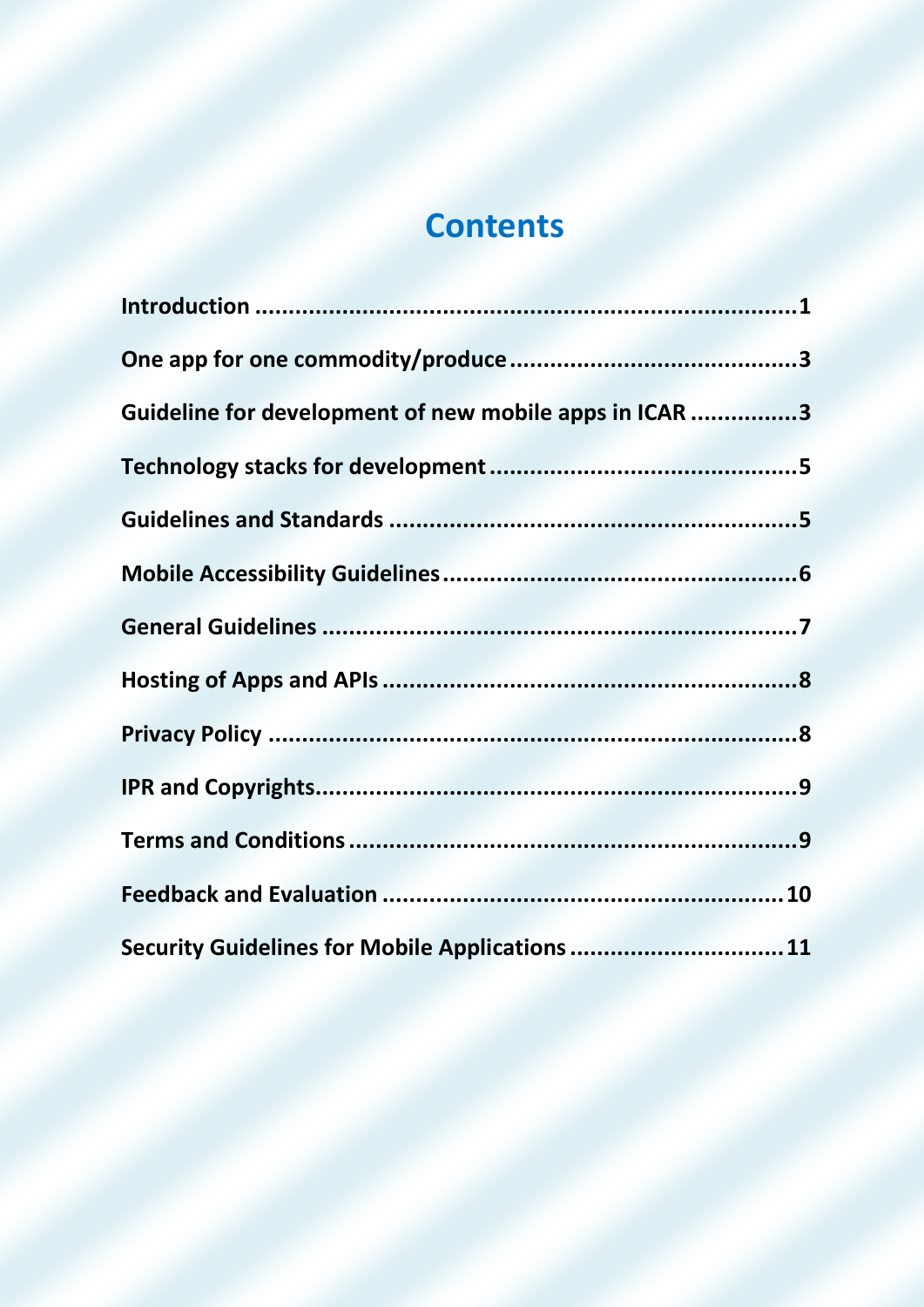#### **1. Introduction**

Mobile phones are now essential for our daily activities due to development of extensive network connectivity even at remote location of the country. Consequently, large number of mobile applications (apps) have been developed by different ICAR institutes / organizations covering different domains / thematic areas / applications. The development of these mobile apps could not be appropriately planned and coordinated due to sudden digital information explosion and diversity of agricultural produce / commodity. These mobile apps are to be evaluated in terms of their usage, uniqueness, content management, technology standard compliance, navigational features, etc. Further, many apps developed by ICAR Institutes are available in play store for one commodity or crop that creates confusion to the users. For example, say Rice, there are 15 links retrieved by KRISHI Mobile Apps store and these are Rice Xpert, Paddy Seed Xpert, Mobile Rice IPM, Weather Light / Trap Catch, Rice IPM, Pest Predict–EMS, RKMP - Rice Innovations, RKMP Rice Crop FAQs, RKMP-M Learning, RKMP-Rice VOCS and many more such examples exists in various play stores. In this regard, an effort was made by ICAR to develop an integrated mobile app named as KISAAN (Krishi Integrated Solution for Agri-Apps Navigation) app which is a centralized gateway and provides access to different mobile apps by ICAR / KVKs under initiative of ICAR Research Data Repository for Knowledge Management (KRISHI Portal). This KISAAN app provides a single interface in multiple Indian languages for Indian Farmers to access agricultural knowledge ranging from cereal crops, horticulture, livestock, poultry, fisheries, dairy, natural resources, agricultural engineering, agricultural education and agricultural extension based on various categories. This mobile app has also been developed in twelve Indian Languages. This is being further upgraded to newer version with more features.

In addition to the KISAAN, ICAR also made an effort to create "Mobile App Gallery" in KRISHI (Agricultural Knowledge Resources and Information System Hub for Innovations) portal developed by ICAR-IASRI, New Delhi. The team has made an effort to collate all the apps developed by National Agricultural Research & Education System (NARES) including KVKs and other organizations as well. The basic information related to these apps are operating system, language, subject matter division, name of the institute and its type ( ICAR / SAU / KVK / Others ), rating, number of downloads / Installs, version, date of creation / publication including brief description of the app, URLs etc. Archival of APK files is also being done on KRISHI Portal Mobile App Gallery. The search facility has been provided based on keywords, SMD, Institute, Language, Organization Type ( ICAR / SAUs / KVK / Others ). Currently, there are 338 mobile apps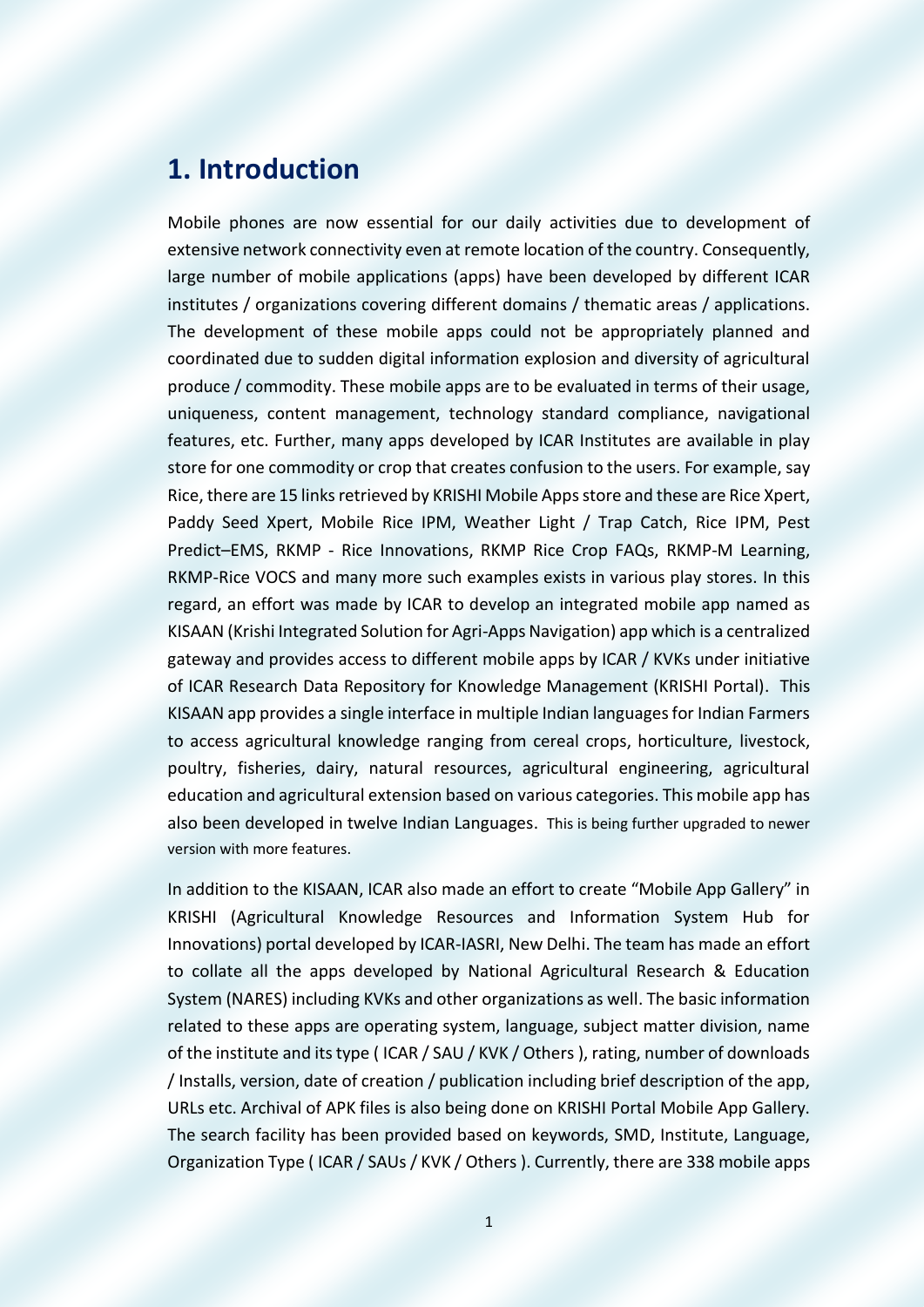uploaded in the mobile app gallery which includes mobile apps from ICAR Institutes, SAUs, KVKs and Other Government Agencies. The KISAAN App is being developed on this database of Mobile App Gallery through web services.

Five basic problems are being noted in mobile apps developed by different ICAR institute i.e., (i) multiple apps for same commodity / produce, (ii) static nature of contents in many apps, (iii) older technologies, (iv) need for further enriching content quality and (v) require of including feedback mechanism. Thus, there is an urgent need to make an integrated and coordinated effort while developing these apps so that one app for one crop or commodity may be developed by these organizations making integrated efforts. This will also help in providing precise, accurate and timely information to the users especially farmers to increase production, productivity and profitability. The appropriate mechanism needs to be put in place for addressing feedback and resolving issues submitted by the end users. The mobile apps will revolutionize the way an Indian farmer avails information on advanced agricultural technologies, seeds, varieties, and livestock as per their requirement leveraging the current accelerated Internet and smart phone penetration in our country.



The main purpose of this document is to create a technical guideline and made accessible the required information related to standards, security, guidelines and policy for development of mobile apps and its implementation in the specified crop or commodities including release procedure.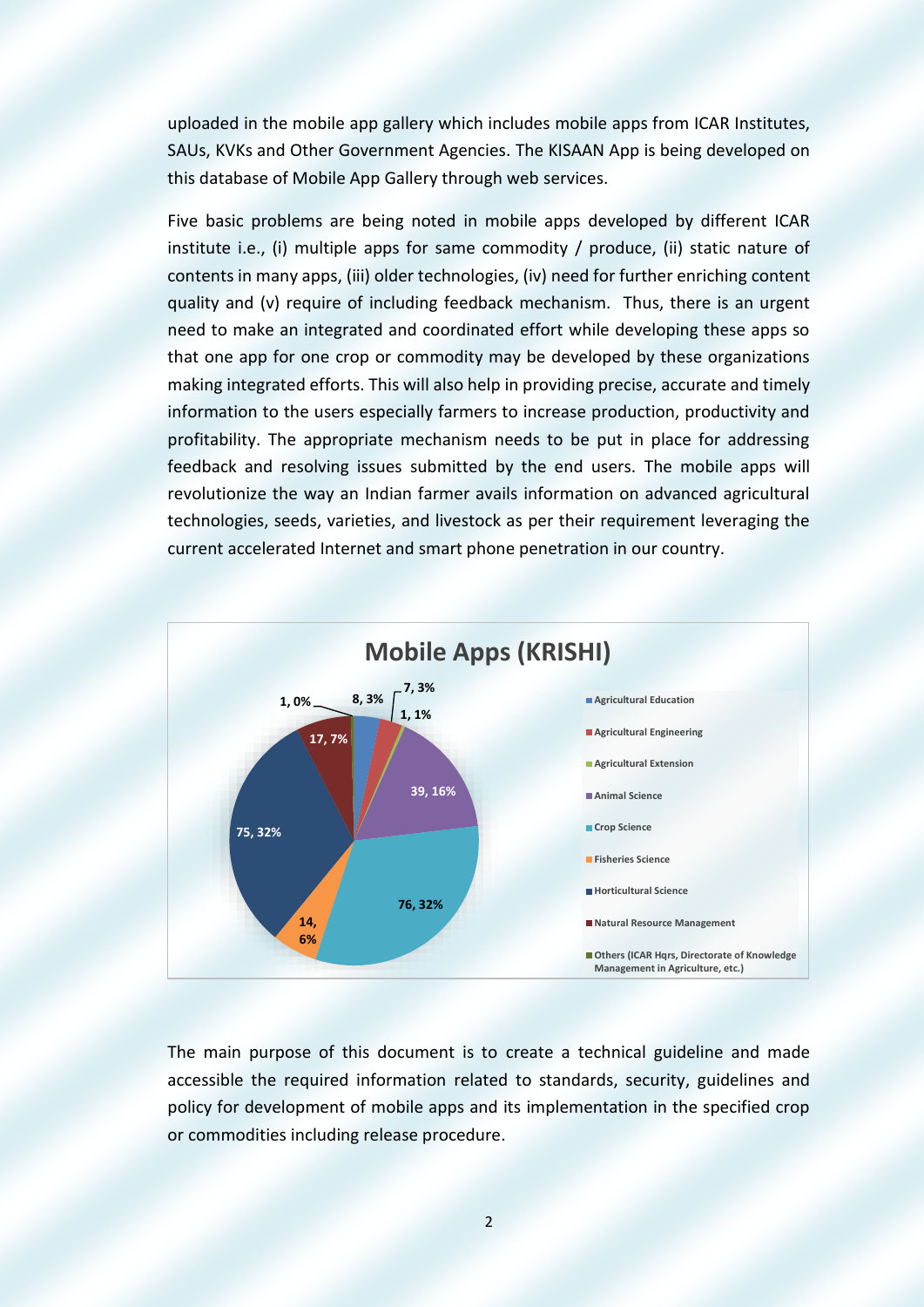### <span id="page-5-0"></span>**2. One app for one commodity / produce**

To avoid confusion among the stakeholders, there is need to develop one app for one commodity / produce and the contents should be fetched from the centralized database or repository or content management system. This will help the developer in updating the contents in apps. This integrated app is the need of the hour as all required information will be fetched from the single platform or window. This approach will also help in installing and testing different mobile apps based on desired purpose of the app. Later, these single commodity apps can be further integrated as a larger window framework similar to unified mobile app as UMANG (Unified Mobile App for New-age Governance) developed by Ministry of Electronics and Information Technology (MeitY), Government of India. Therefore, coordinated effort is required from the Subject Matter Division (SMD) level with respect to unified contents, features and services.

The app should also send time to time advisory and alerts to the registered users and capable of doing and providing various required services based on crop / commodity / produce. Payment gateway option may also be included in case of purchase of any material from the concerned institute or government agency.

The exchange of information should be an integral part of the system which will help in developing the new module and its integration with the existing app in the following manner

- Information extracted from existing apps, if stored in database otherwise need to be stored in easy to use format.
- Exchanging the information through the use of APIs / Web services in JSON / XML format
- Filter, refine and display the useful and important information / knowledge in an easy to visualize manner.
- Validation of content / information from subject matter institutions
- Integration of validated information in app and its upgradation.

# <span id="page-5-1"></span>**3. Guideline for development of new mobile apps in ICAR**

i. Proposal to develop a mobile app need to be submitted to respective SMD of the Institute. The proposal must carry objective, purpose, need, data source,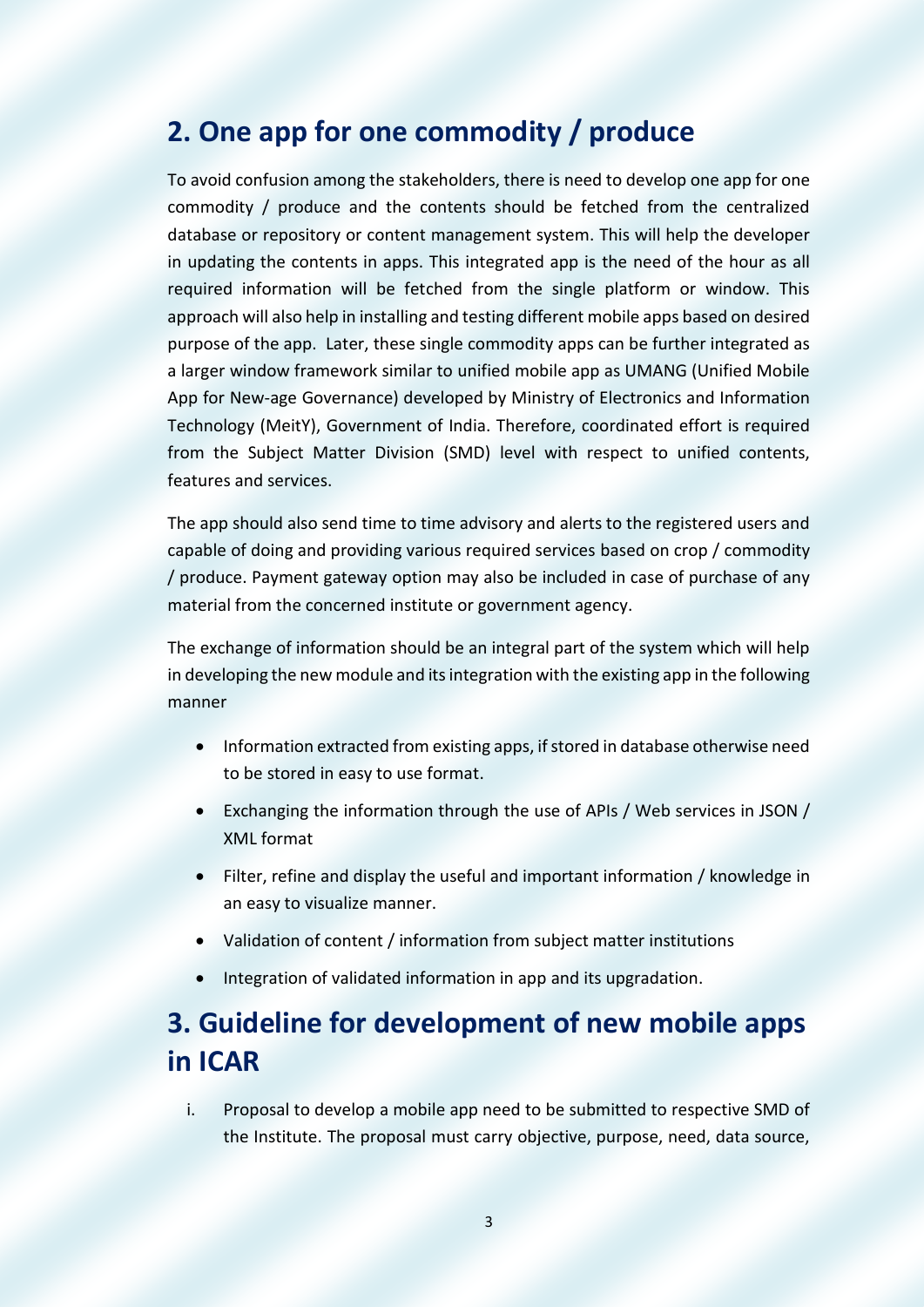feature / services included, related available apps or web resources, provision for future update / upgrade / user feedback and technology platform. After assessing the requirements of the app, the same can be forwarded to ADG (ICT) for technical approval of the Council related to development environment, data exchange, APIs development and usages, web services, etc. Required technical guidance and support will be provided by ICT Unit, ICAR for its development and implementation.

- ii. Integration and compilation of contents may be coordinated at SMD level by mentioning verified and structured contents as followed by POUR (Perceivable, Operable, Understandable and Robust) Principle.
- iii. All the required services must be accessible from single and unified interface and should be able to integrate with the KISAAN app and relevant information may also be added to KRISHI portal for improved access and search for popularization and wider accessibility.
- iv. It is expected that a mobile app will follow the standard template, format, responsive user interface for display of contents, guidelines, industry standard user interface guidelines and other regulations including all the security compliance.
- v. Facility of alerts and advisory need to be included in the mobile apps and feedback mechanism will also be incorporated including its redressal mechanism.
- vi. Search option need to be incorporated to provide shortcuts or alternate ways to access the desired modules using suitable keywords. This feature will enhance the usefulness, visibility and accessibility of the developed app.
- vii. Demonstration of technology, planting material, showcasing of technology, payment gateway etc. may be incorporated through small multimedia enabled audio and video clips for easy to understand and self-explanatory manner. AR / VR technologies, wherever required may also be incorporated for this purpose.
- viii. Developed app should provide the feature related to exchange of contents or service from other mobile apps which will be helpful and useful in developing unified mobile apps.
- ix. After the development of app, the developed APK will be submitted to ICT Unit, ICAR for its evaluation and archival. The evaluation will be done by the respective subject matter experts (three to five) for contents and user interface including expected user experience based on the developed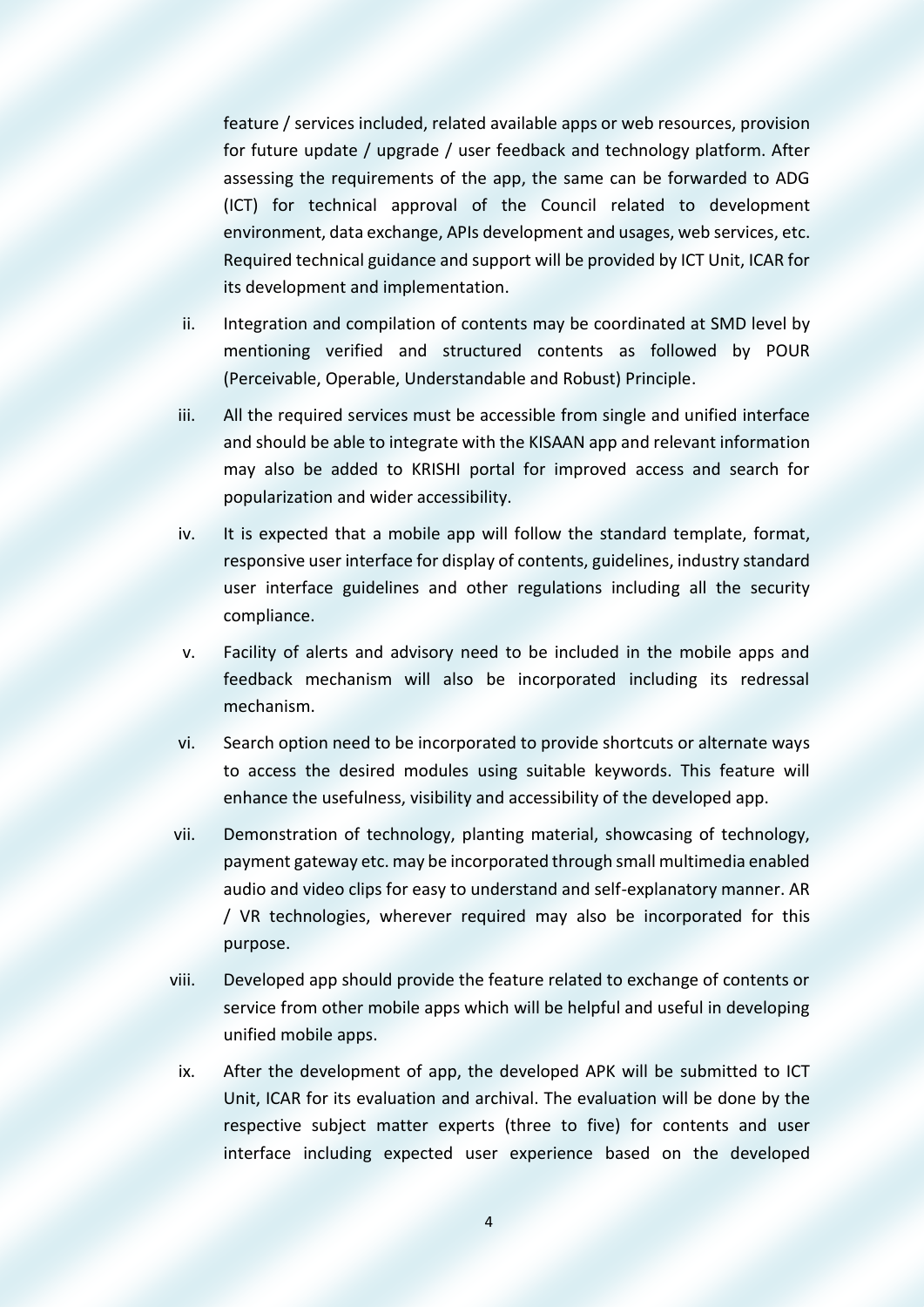proforma. The subject matter experts and other stakeholders may be taken from the ICAR institutes or KVKs or any other relevant officials. This activity will be carried out by the ICT Unit of ICAR in coordination with SMDs of ICAR.

- x. Plans and guidelines for updates and upgrades need to be incorporated in the document.
- xi. The APK file of developed mobile apps is need to be submitted to Mobile App Gallery for archival before its final release including related documents.

### <span id="page-7-0"></span>**4. Technology stacks for development**

In order to develop mobile apps, open source technology is to the used until and unless commercial products are absolutely required with suitable justification. Some of the useful technical open source tools are as follows

- Operating System: Linux distribution
- API manager: WS2
- Load Balancer: NGINX
- Web server: Apache
- Database: SQLite / Postgres and Redis for cache and session management
- Message Borker: Kafka
- Log management: Graylog
- Notifications: Firebase
- Analytics: Tomcat, AngularJS, Postgres

### <span id="page-7-1"></span>**5. Guidelines and Standards**

Mobile has become an integral part of everyone's daily life. The ease of access and right information at right time can be accessible at any point of time. With the introduction of 4G technology and upcoming 5G technology provides ample opportunity to make use of mobiles. This is likely to lead explosion of mobile app developments along with its technological advancements. Therefore, it is expected from the developers / organizations to follow the standards and guidelines issued by the industry and Government of India from time to time to avoid the failure and unexpected crash of application. The input required for various agricultural activities / operations including placement of orders for machinery, purchase of seed / fertilizers, controlling the operations for fertilizers and other chemicals, etc. The mobile app development must consider the incorporation of platform specific features with assistive technologies, which has been a boon for a person with disabilities to provide the rich and useful experience to farmers and other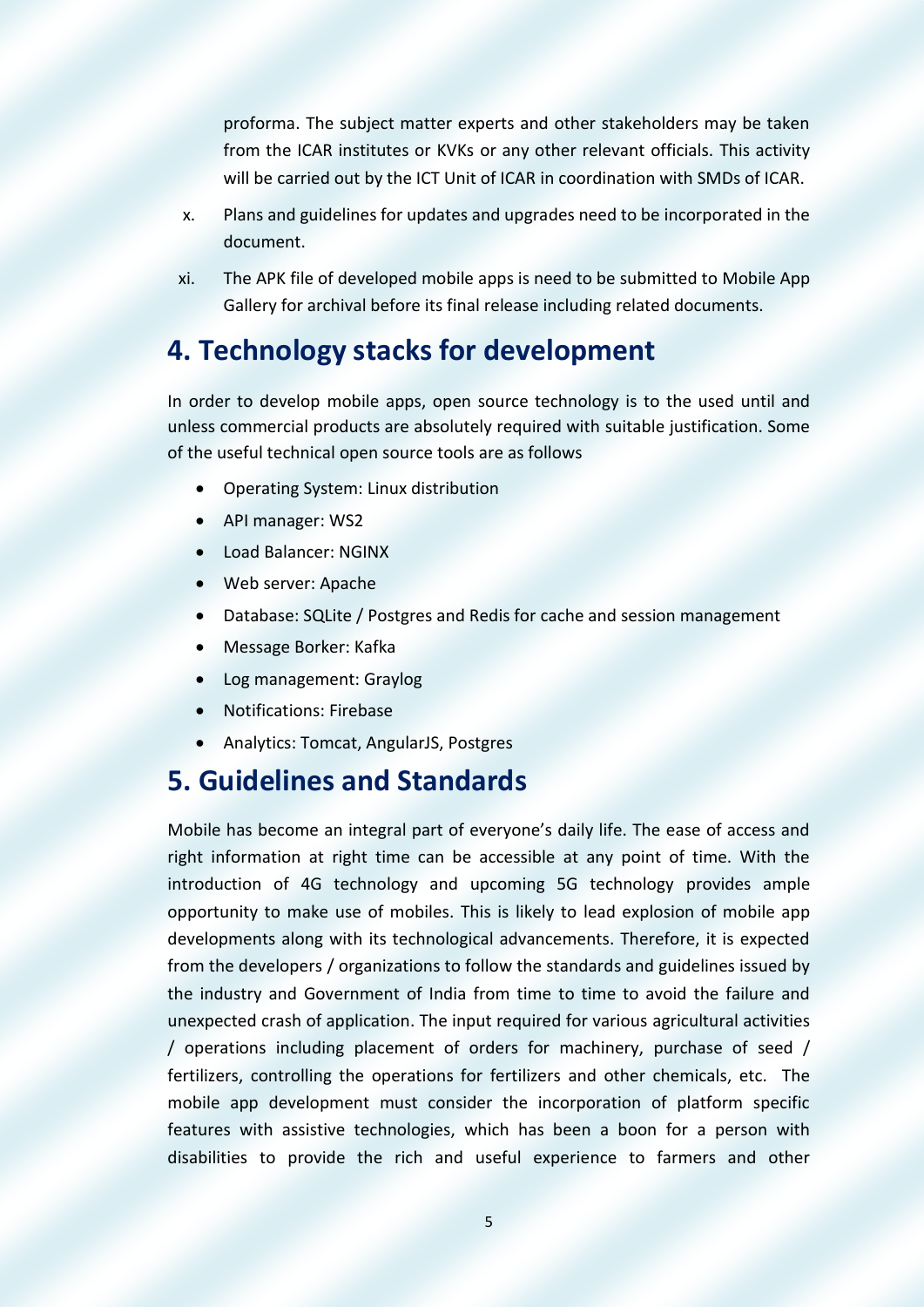stakeholders. The developed apps must follow the below mentioned guidelines provided by Government of India

- Guidelines for Indian Government Websites (GIGW 2009),
- National Policy on Universal Electronics Accessibility (2013) and
- Rights of Persons with Disabilities Act 2016.

The standards for development of mobile apps has been put into place by World Wide Web Consortium (W3C) and is being also modified time to time with respect to update of technology and platform [\(https://www.w3.org/standards/\)](https://www.w3.org/standards/). Right now, Web Content Accessibility Guidelines (WCAG) 2.0 are available for Android, iOS, and BBC [\(https://www.w3.org/WAI/standards-guidelines/\)](https://www.w3.org/WAI/standards-guidelines/).

### <span id="page-8-0"></span>**6. Mobile Accessibility Guidelines**

Mobile apps are not platform specific as many operating systems exists for mobile devices such as Google's Android, Apple iOS, Windows mobile, etc. This requires specific use of technology or features to enable in a particular or specific devices. Both the popular mobile OS i.e., Android and iOS operating systems provide standardized mechanisms to communicate various attributes of a User Interface element (UI Element) such as the label associated with a UI element, role of a UI element ( such as whether it is a button or an edit control ) and state information ( such as whether it is disabled, checked or pressed ) This mechanism is called Accessibility Application Programming Interface (API). Some of these accessibility settings are as follows

- **Colours**: Contrast between background and foreground text, invert colours, large text, grayscale, mono audio, etc. and it should be eyes friendly which are easy and smooth for working with long hours on phone. Thus, it is expected that specific design guidelines need to follow by the designers [\(https://www.w3.org/WAI/WCAG21/quickref/#use-of-color\)](https://www.w3.org/WAI/WCAG21/quickref/#use-of-color).
- **UI Labels:** Each element must have an accessible label as contents i.e., text, image, button and any other controls. The embedding of text into images as labels need to be avoided as it will be difficult for the screen readers. Following points should be considered in creating labels:
	- o Precise and clear
	- o Updated labels with additional feature
	- o Role and state information
	- o Label strings should be localised as per languages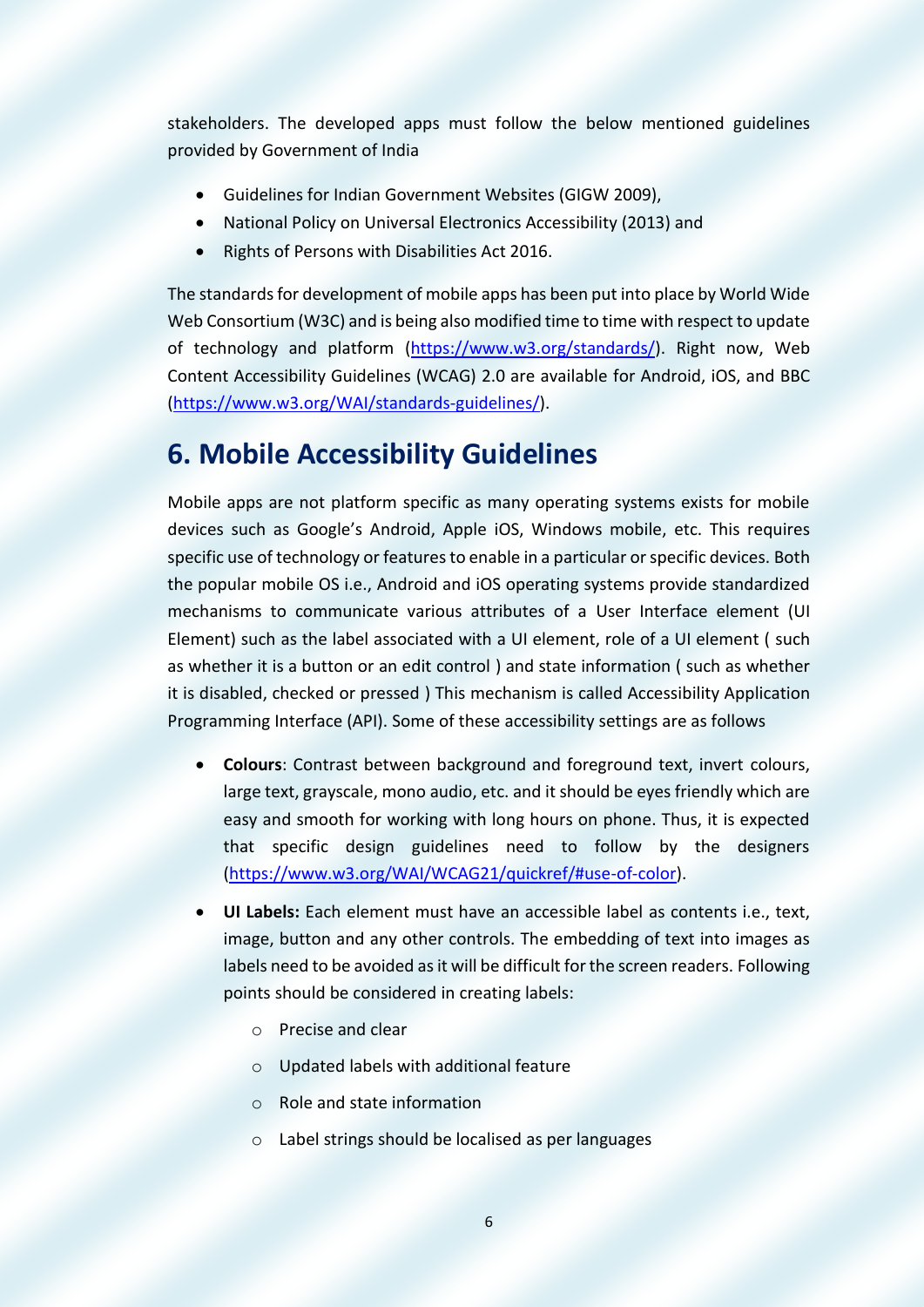- **Role information:** The elements should be clearly defined and identified with its look and feel which will also be helpful for persons with disability.
- **Grouping of related labels:** The related elements may be grouped together for ease of understanding and interpretation. This will avoid unnecessary stress on fingers and eyes.
- **Scrolling:** The vertical and horizontal scrolling may be avoided and the design should be responsive.
- **Caption**: Text captions for audio and video contents or alternate text may be mentioned in case of low bandwidth.
- **Flashing content:** The contents should not have flashed more than three times per second.
- **Notifications and Error Messages:** The messages and notifications should be precise and clear with self-contained meaning to the users and also ensured that these notifications and messages are audible as well as can be read by screen readers.

### <span id="page-9-0"></span>**7. General Guidelines**

- i. **Testing:** The app must be tested with various types of devices for its responses with respect to different screen sizes and versions.
- ii. **Performance:** Features should be avoided which takes longer time to respond and download and also consumes lot of power.
- iii. **App Icons and other images:** Following links may be used for images and icons specific to important mobile operating systems i.e., Android [\(https://developer.android.com/distribute/best-practices/launch/store](https://developer.android.com/distribute/best-practices/launch/store-listing.html)[listing.html\)](https://developer.android.com/distribute/best-practices/launch/store-listing.html) and **iOS (**[https://developer.apple.com/app-store/insights/\)](https://developer.apple.com/app-store/insights/).
- iv. **Specific contents:** The limited information with clear meaning need to be mentioned in the apps to avoid cluttering of contents on the screen
	- **a.** Name of app, logo and Ministry / Department Name and address should be on first screen and the same may be avoided in other subsequent screens.
	- **b.** A link on first page clearly mention for "About the App" that specify brief description, version / build of the app and various other information such as contact information, ownership details, copyright notice, terms of use, privacy statement etc. and ICAR Data Use License.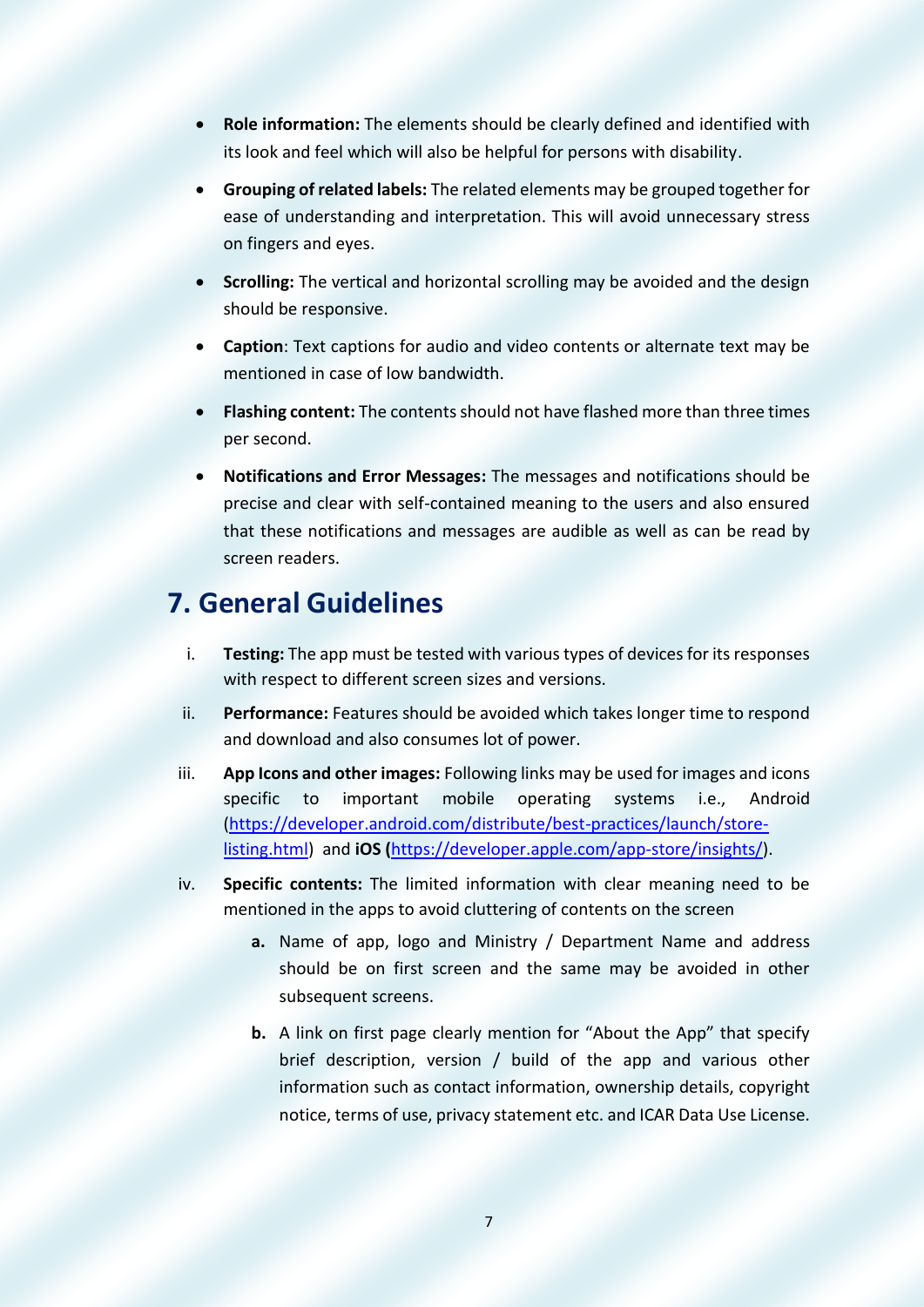- v. **Security:** The apps should be undergone with security audit and the backend APIs through Cert-in empanelled vendors. Following points may be considered
	- **a.** Wherever possible sensitive information must not be stored be on the mobile.
	- **b.** Follow specific Security practices for **Android** [\(https://developer.android.com/training/articles/security-tips.html\)](https://developer.android.com/training/articles/security-tips.html) **and IOS (**[https://developer.apple.com/security/\)](https://developer.apple.com/security/)**.**
	- **c.** Only HTTPS settings will be permissible for APIs access.
- vi. **Data Capture for key elements:** The data capture for sensitive information related to Aadhar, Voter-ID, PAN, Vehicle numbers, employee-id, beneficiaryid, etc. may be read as QR CODE (2D Barcode) to avoid errors in typing and extra precaution should be taken in making use of e-KYC details.
- vii. **Application Development & Re-Engineering Guidelines (**[https://www.meity.gov.in/writereaddata/files/Application\\_Development\\_R](https://www.meity.gov.in/writereaddata/files/Application_Development_Re-Engineering_Guidelines_0.pdf) [e-Engineering\\_Guidelines\\_0.pdf\)](https://www.meity.gov.in/writereaddata/files/Application_Development_Re-Engineering_Guidelines_0.pdf) may also be referred to ensure development of Common Application Software (CAS) and to obviate duplication of efforts

#### **8. Hosting of Apps and APIs**

- <span id="page-10-0"></span>i. Preferably, mobile apps and APIs should be hosted at ICAR Data Centre for providing 24\*7 accessibility and availability.
- ii. Security Audited APIs MUST be hosted in highly secure data centres equipped with firewalls and other security features.
- iii. Hosting service provider MUST provide 24\*7 accesses to APIs and backend databases.
- iv. Appropriate disaster recovery site should be configured at different geographical location to avoid disruption of service in case of natural or manmade disasters.
- v. API hosting service provider should also provide technical support and help to the owner of the application.
- vi. Adequate security measures must be built in the API to detect and discourage unauthorized use of the APIs.

### <span id="page-10-1"></span>**9. Privacy Policy**

Privacy policy should be a carefully written with clear message with respect to information collection, if any through the app. It should also clearly state the mobile resources app which is being used during the usage of various services being provided by the apps.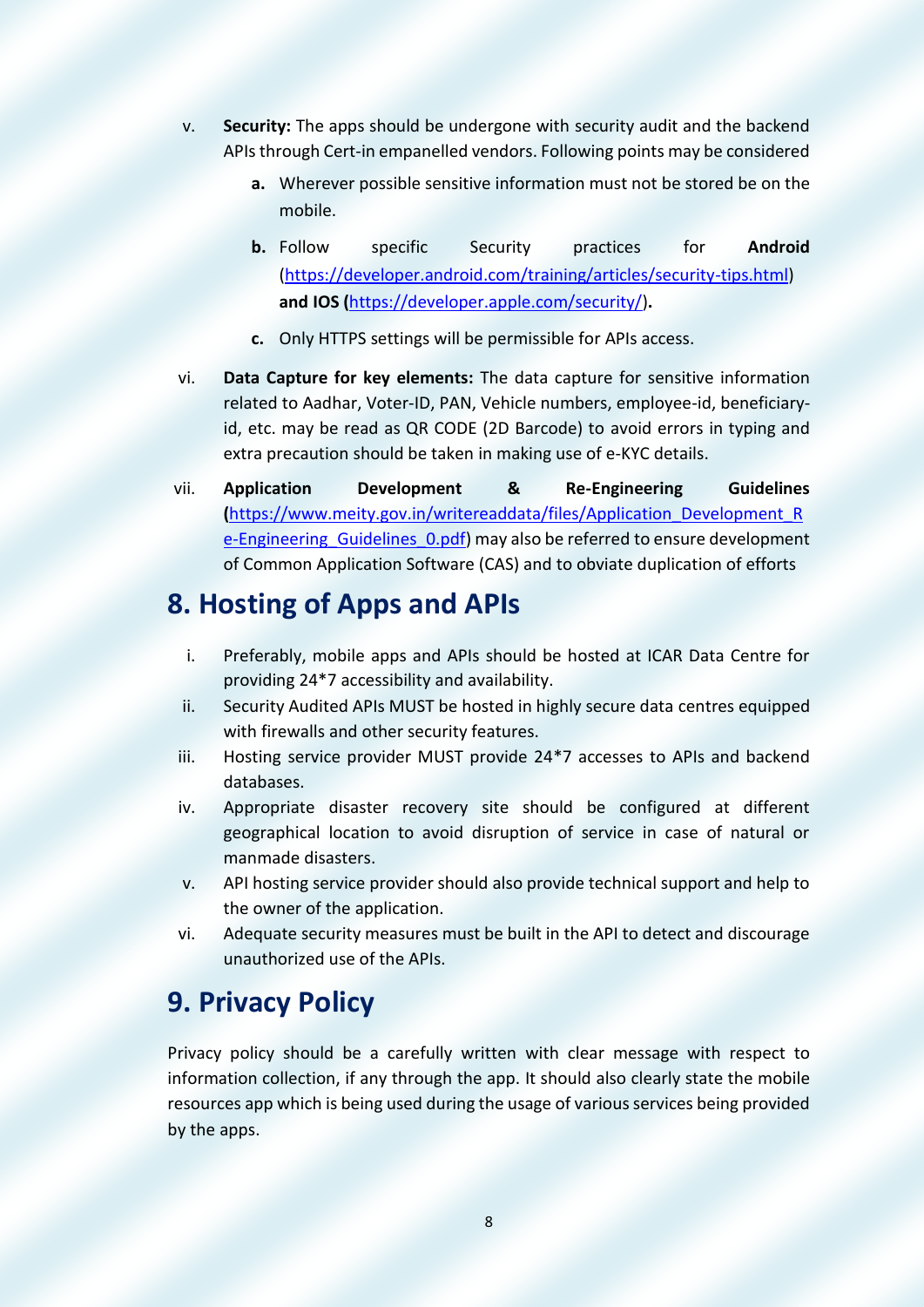- **Consent:** The consent of the users must be taken prior to use any information related to specific users in any form. Generally, the personal information should not to be disclosed to the third party to avoid any conflict.
- **Changes:** The Privacy Policy must be updated from time to time with recorded reasons whatever it may be. It should also be placed somewhere in the app preferable links on first page itself. The same can also be provided on website associated with the apps with corresponding hyperlink.
- **Contact us:** The end user can contact the team through specific dedicated email address for any query or clarification. This hosting organization should keep track / check on this email address and addresses the concern raised by the users.
- **Any other:** The details of the other information or concerns related to Privacy Policy can be accessed from MeitY, Govt. of India guidelines.

#### <span id="page-11-0"></span>**10. IPR and Copyrights**

The developed mobile applications hosted on any Play stores should essentially follow the IPR and Copyrights guidelines. An appropriate copyright notice will help to avoid infringement / plagiarism of the app as well as its associated APIs. The statements can be uploaded on respective play stores and before launching an app, get the app Name and logo protected through IPR [\(http://ipindia.gov.in/index.htm\)](http://ipindia.gov.in/index.htm). The support specific to various platform can be further accessible from [https://support.google.com//legal/troubleshooter/1114905](https://support.google.com/legal/troubleshooter/1114905) for Android and Apple from [https://www.apple.com/legal/internet-services/itunes/appstorenotices/#?](https://www.apple.com/legal/internet-services/itunes/appstorenotices/#? lang=en)  [lang=en.](https://www.apple.com/legal/internet-services/itunes/appstorenotices/#? lang=en) The sample Copyright Policy Statement can be prepared as follows:

"Name Logo and design of the app is subject to copyright protection. The content may be viewed / downloaded without requiring any specific prior permission. Any other proposed use of the material is subject to the approval of (Name of Department). Application for obtaining permission should be made to (email address of the concerned Department)."

The ICAR Guidelines for Intellectual Property Management & Technology Transfer / Commercialization (Revised 2018) may be taken in account wherever required.

### <span id="page-11-1"></span>**11. Terms and Conditions**

Terms & Conditions shall address the Ownership Details, Usage Policy of Content, Legal Aspects. The user must not use the app for any of the following activities:

Unlawful, malicious or criminal activity;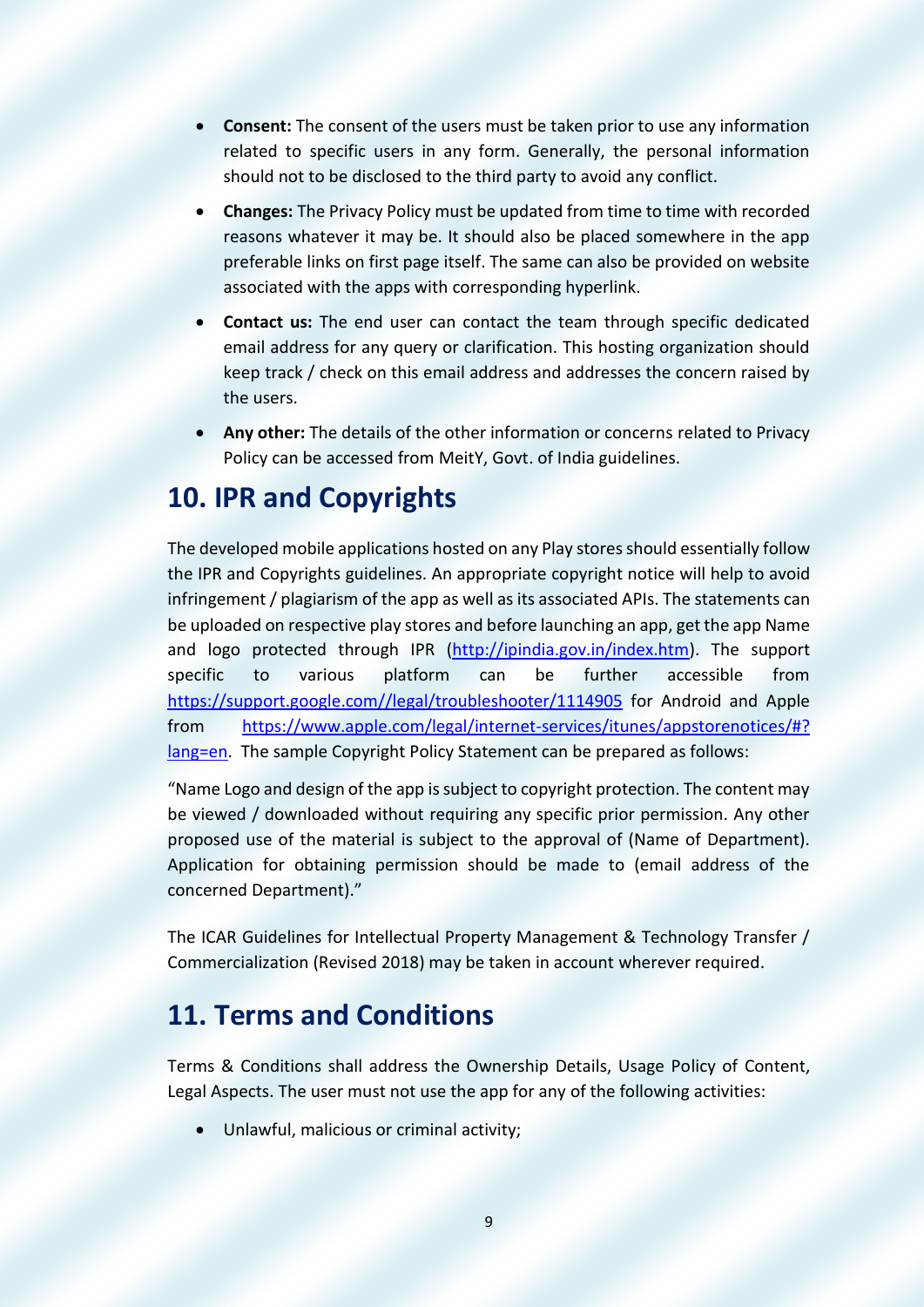- Defamatory, harassing or threatening activity.
- Create disruption in service for other users of the app;
- Do not use the App in a way that may damage the App, the Service or the systems and security.

Sample Terms and Conditions can be prepared as follows and it can be changed or modified as per institute mandate and policy.

"The App is designed, developed and maintained by (Name of the institute prefixed with ICAR), Ministry of Agriculture and Framer's Welfare, Government of India. Though all efforts have been made to ensure the accuracy and currency of the content on this app, the same should not be construed as a statement of law or used for any legal purposes. In case of any ambiguity or doubts, users are advised to verify/check with the Department(s) and/or other source(s), and to obtain appropriate professional advice.

Under no circumstances will this institute/organization be liable for any expense, loss or damage including, without limitation, indirect or consequential loss or damage, or any expense, loss or damage whatsoever arising from use, or loss of use, of data, arising out of or in connection with the use of this app. These terms and conditions shall be governed by and construed in accordance with the Indian Laws. Any dispute arising under these terms and conditions shall be subject to the jurisdiction of the courts of India.

You must not attempt to extract any source code from the App, disassemble it or make any derivative versions, or attempt to interrupt or decipher the transmissions between the App and our systems.

The App and all copyright, database rights, and other intellectual property rights related to it belong to us."

#### <span id="page-12-0"></span>**12. Feedback and Evaluation**

POUR principle is being widely used to determine the functional accessibility of any IT based application

- **Perceivable:** A user can identify content and interface elements through senses such as visual, touch and sound etc. Some of these examples are naming of labels in the form, color combination of text and background, chart without caption of data, unclear scanned PDF/images, etc.
- **Operable:** A user is able to easily use various mouse/ touch screen controls for easy navigation in selecting various menus/sub-menus options including different keyboard short-cuts.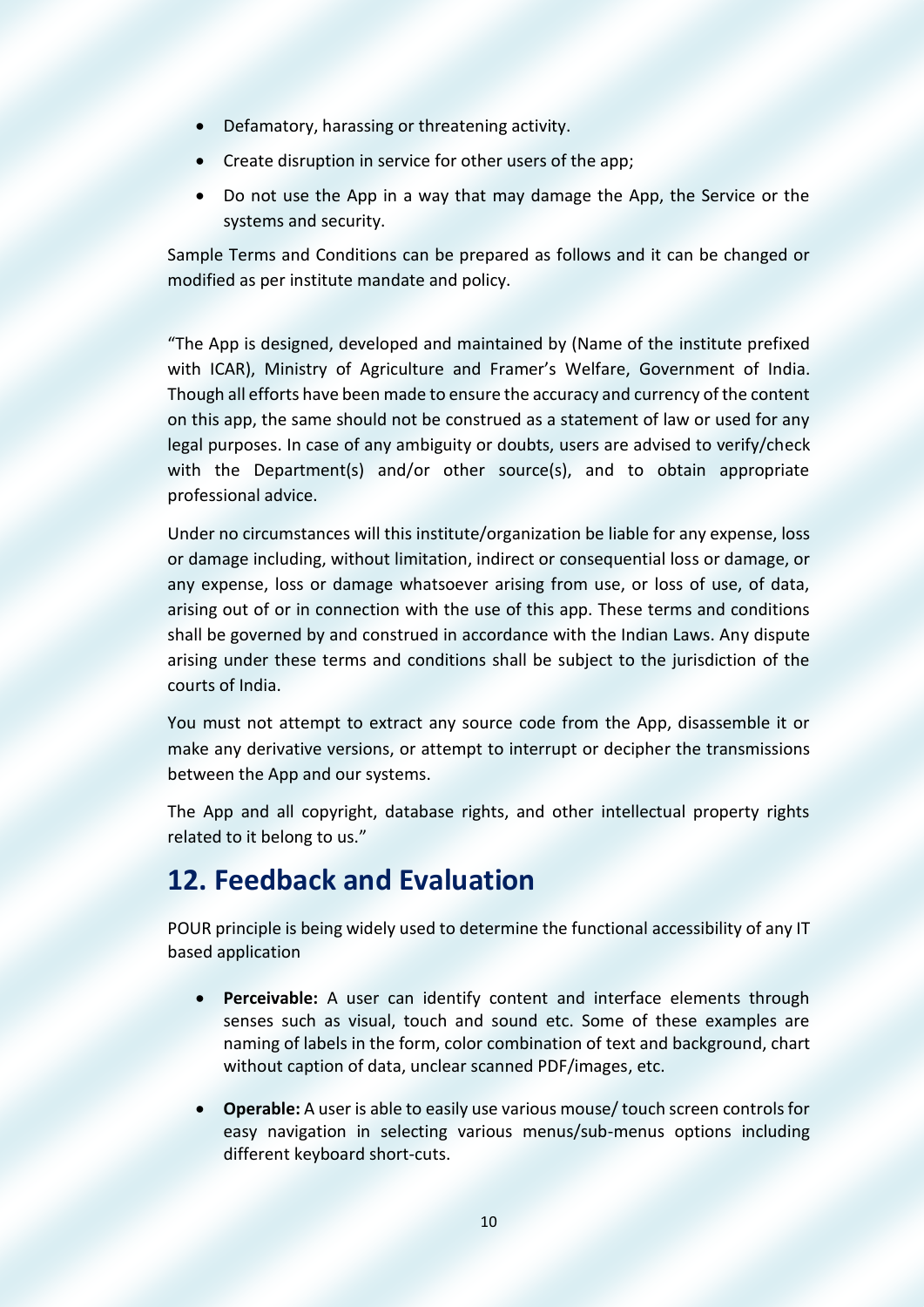- **Understandable:** The developed application must clearly follow design and usage patterns including formatting. Some of the examples are uniformity in terms of menus/sub-menus options in an easy to navigate manner, mouse an over may specify the meaning of difficult terms/acronyms, form validation with suitable message as pop-up or inline help etc.
- **Robust:** It means that application should follow compliant standards. The compliance will provide the application to work in appropriate technologies, platform, operating systems, browsers, etc. Some of these examples are cross browsers working, screen reader access, plug-in to play support, auto-fill options, ways to interact with different type of inputs, etc.

In this regard, these Mobile Apps needs to be independently evaluated with respect to their developmental objective, contents, features and target stakeholder(s). This will also help the users to receive the feedback in terms of relevance, quality, user friendliness, content adequacy, usefulness, etc. for further improvements. The apps will be evaluated by receiving the feedback from at least five subject matter experts and possibly some stakeholders for contents and usefulness, relevance, quality and user friendliness. The feedback will be compiled and shared with the developing organization for its improvement so that it can be effectively and adequately used by the designated stakeholders. The feedback and evaluation form is enclosed in Annexure I & II respectively.

#### <span id="page-13-0"></span>**13. Security Guidelines for Mobile Applications**

- i. Mobile applications must be security audited through CERT-in empanelled vendors initially and after every updates, whenever, new module/page is added or modified or even with update in any functionality. Mobile Security Testing Guide (MSTG) is also accessible from [https://owasp.org/www-project](https://owasp.org/www-project-mobile-security-testing-guide/)[mobile-security-testing-guide/.](https://owasp.org/www-project-mobile-security-testing-guide/)
- ii. Incorporate security requirements at the design, development and implementation phases.
- iii. The custom database must be placed in hardened server and patches may be updated time to time. These patches may be related to operating system or database itself.
- iv. Whenever any new release with respect to development kits, all components should be hardened and recompile the app with latest stable (non-vulnerable) release.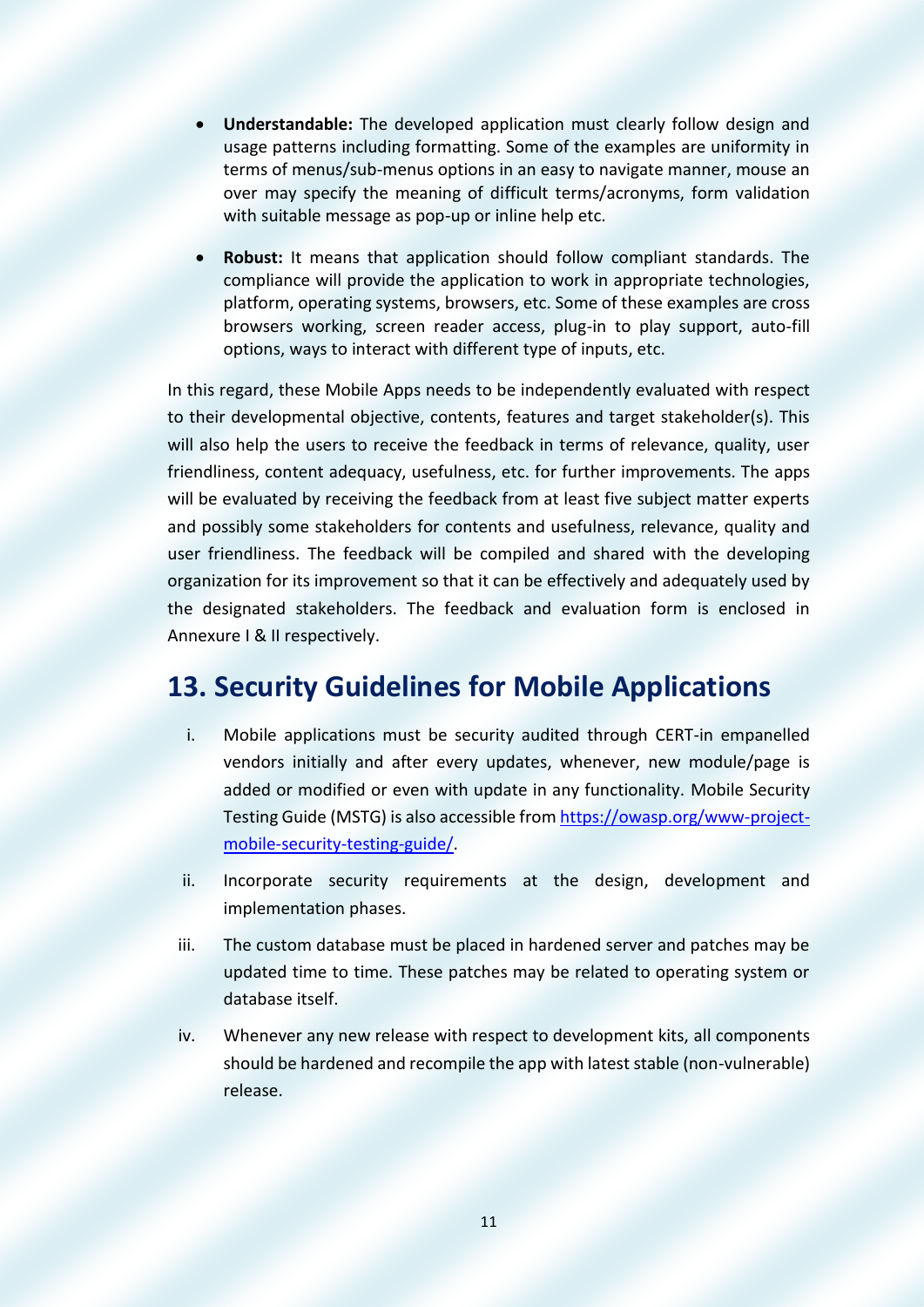- v. Effectively monitor the performance related to transaction and logs to keep check on any intrusion or attack by configuring system logs on server, e.g. Web-Access logs, Application Logs, Security Logs, etc.
- vi. Ensure proper backups of application, database, logs on a segregated server (preferable on disconnected server or physical storage devices)
- vii. Whenever any suspicious/intrusion incident is detected, kindly block the site for financial transaction and report incident to Incident handling agency.
- viii. The detailed guideline and checklist issued by NIC mentioned in annexure.

The detailed guidelines can be accessed from [https://web.guidelines.gov.in/.](https://web.guidelines.gov.in/)

# **14. Important Resources and Validation Tools**

- Validation tools are used to check the code for standards compliance. HTML validators, CSS validators and broken link (or dead links) checkers are few such tools. Some validation tools are;
	- o [http://validator.w3.org](http://validator.w3.org (HTML)) **(HTML)**
	- o [http://jigsaw.w3.org/css-validator](http://jigsaw.w3.org/css-validator (CSS)) **(CSS)**
	- o [http://www.cssportal.com/css-validator](http://www.cssportal.com/css-validator (CSS)) **(CSS),**  [http://validator.w3.org/checklink](http://validator.w3.org/checklink%20(Broken%20Links)) **(Broken Links)**
- Accessibility compliance of the Website may be checked from;
	- o <http://wave.webaim.org/>
	- o <http://www.etre.com/tools/accessibilitycheck/>
	- o [http://www.stanford.edu/group/accessibility/cgi](http://www.stanford.edu/group/accessibility/cgi-bin/accessibilitychecker/checker/index.php)[bin/accessibilitychecker/checker/index.php](http://www.stanford.edu/group/accessibility/cgi-bin/accessibilitychecker/checker/index.php)
- The Guidelines for Indian Government Websites website complies with World Wide Web Consortium (W3C) Web Content Accessibility Guidelines (WCAG) 2.0 level AA.
- The following links may be visited for assistive technologies and screen readers to address various impairments like Visual, Hearing, Mobility, and Learning impairment
	- o [www.freedomscientific.com](http://www.freedomscientific.com/)
	- [www.spectronicsinoz.com](http://www.spectronicsinoz.com/)
	- o [www.gwmicro.com](http://www.gwmicro.com/)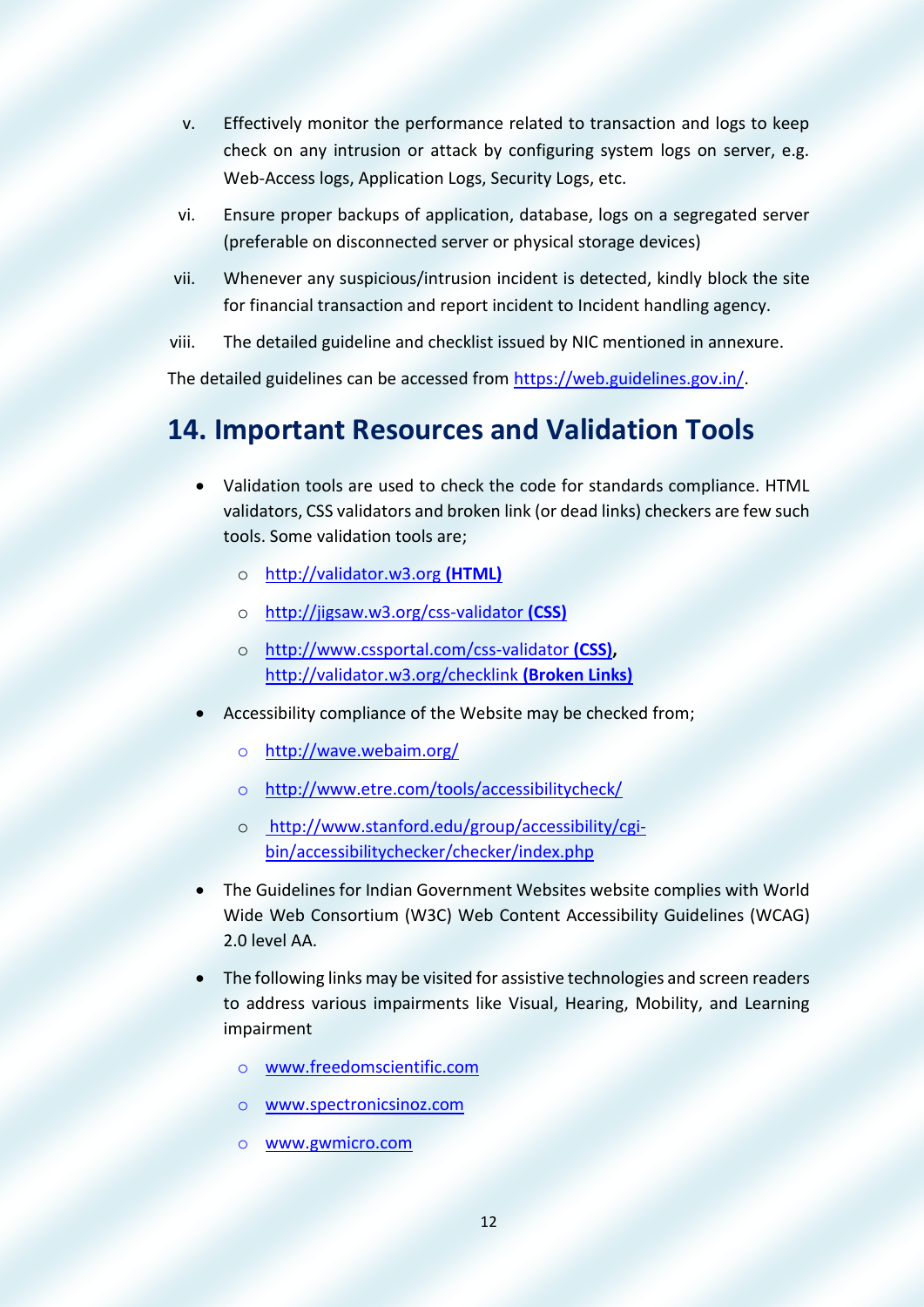- The information related to different screen readers, such as JAWS, NVDA, SAFA, Supernova and Window-Eyes can be accessible from:
	- o Non Visual Desktop Access (NVDA) from<http://www.nvda-project.org/> (free)
	- o System Access To Go from <http://www.satogo.com/> (Free)
	- o Hal <http://www.yourdolphin.co.uk/productdetail.asp?id=5> (Commercial)
	- o JAWS <http://www.freedomscientific.com/jaws-hq.asp> (Commercial)
	- o Supernova<http://www.yourdolphin.co.uk/productdetail.asp?id=1> (Commercial)
	- o Window-Eyes<http://www.gwmicro.com/Window-Eyes/> (Commercial)

### **15. Template for Mobile apps**

- i. The mobile app should be developed by following responsive design and scrolling option need to be avoided as far as possible.
- ii. Front page must have at least three panels and these panels should mention the following
	- a. Top panel will contain the logo of ICAR, Indian Council of Agricultural Research, Name of the App in bilingual (Hindi and English)
	- b. Centre panel will contain the description by showing the background image of related operations/field/farm/promising technology etc. This section may also contain brief options for further browsing of the app. Option for language will also be put into this panel, if the mobile apps support multiple languages.
	- c. Bottom panel need to specify the name of the department and the Institute including its complete address. The links for social media URLs may also be provided in this section including copyrights, terms & conditions, disclaimer, contact us, etc.
- iii. All figures, images, pics, line diagrams should be original to avoid any copyrights issue. The pictures should be light in size by applying suitable image and video compression mechanism.
- iv. All contents need to be verified and relevant source of the information may also be indicated wherever required.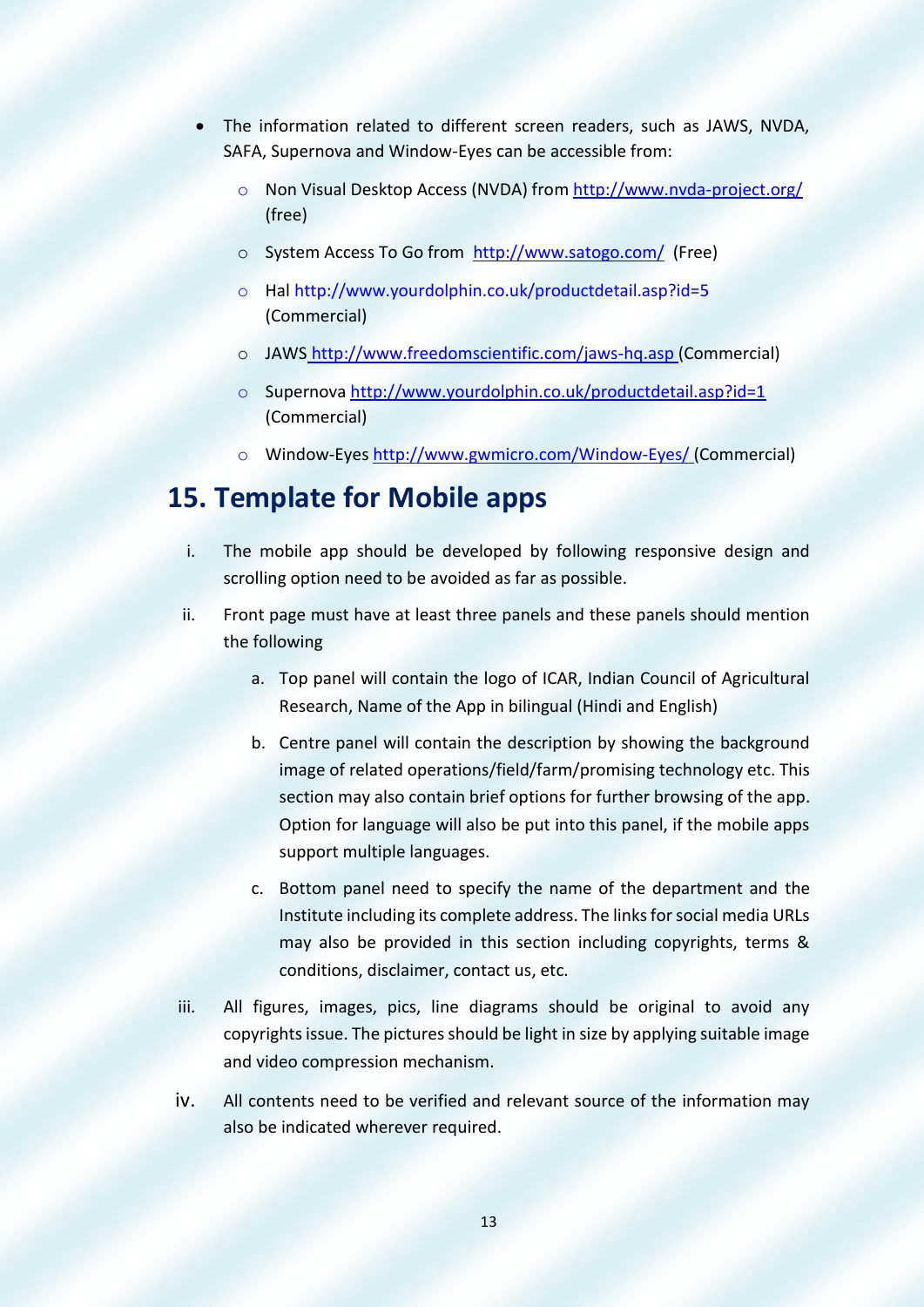### **Annexure I**

#### **Feedback and Evaluation Form**

The feedback form has been designed in the form of small questionnaire. It is expected that the evaluators will download the app and use the app. Based on ones experience, the rating on five point scale ( 5=Excellent, 4=Very Good, 3=Good, 2=Fair, 1=Poor, 0=Not useful or NA) can be given based on its Relevance, Quality, User friendliness, Content adequacy and Usefulness on five point scale. The information of the evaluators will be kept confidential and not shared with anyone. The form has been divided in five sections excluding basic information.

#### **Basic Information:**

- 1. Name of the Mobile App:
- 2. Name(s) of the developer(s):
- 3. Name and address of the developer Institution/organization:
- 4. Name of the evaluator(s):
- 5. Name and address of the evaluator's Institution/organization:
- 6. Designation of respondent:
- 7. Subject Discipline of respondent:
- 8. Gender:
- 9. Age:
- 10. Frequency of usage:
- 11. Period of evaluation (In terms of usage):
- 12. Target User(s) of the app:
	- a. Farmers
	- b. Students
	- c. Extension professionals
	- d. Vendors/Retailers
	- e. Researchers
	- f. Research Organizations
	- g. Research mangers
	- h. Policy makers
	- i. Others (Specify)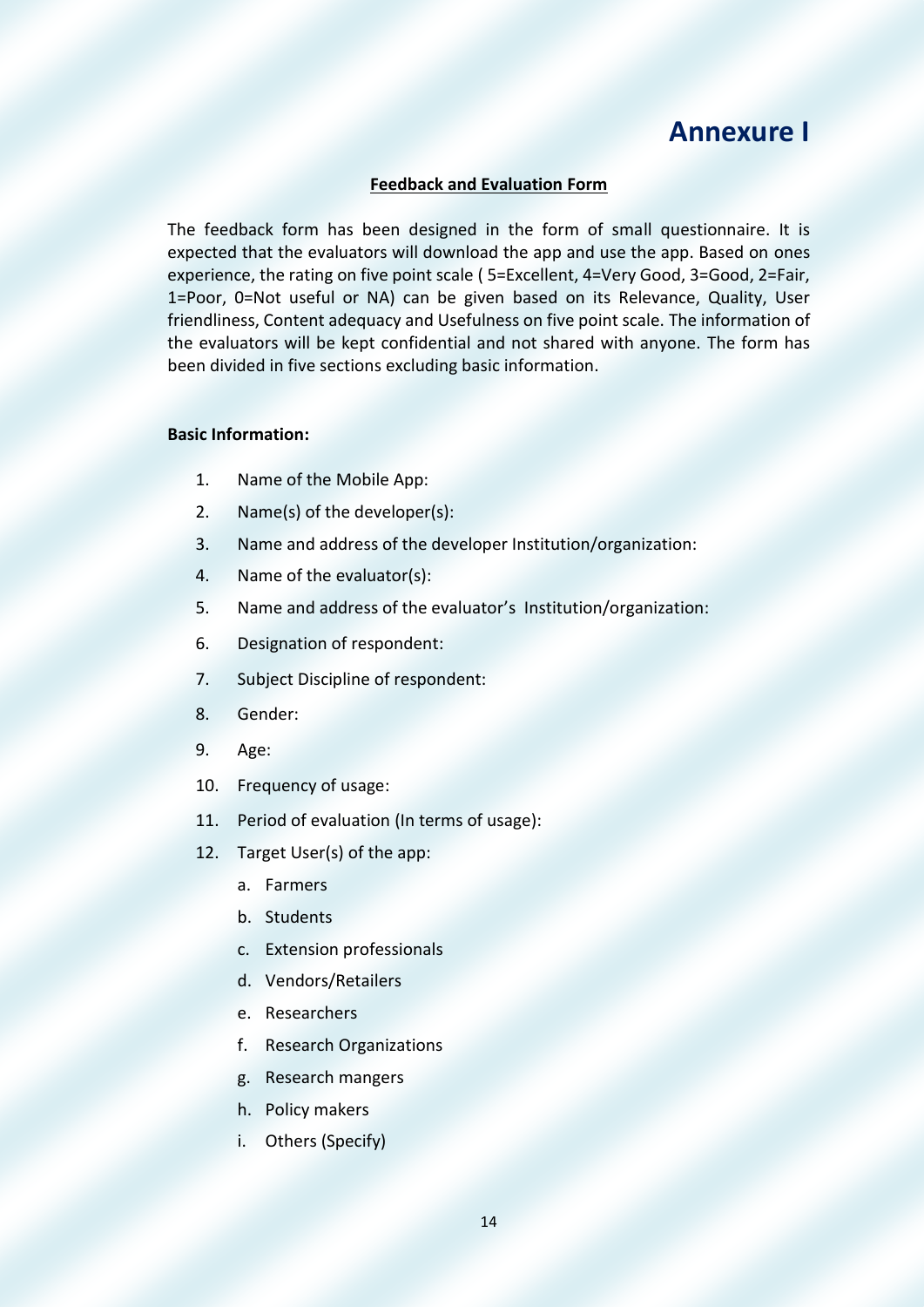The app can be assessed based on its Relevance, Quality, User friendliness, Content adequacy and Usefulness on five point scale ( 5=Excellent, 4=Very Good, 3=Good, 2=Fair, 1=Poor, 0=Not useful or NA). This will determine the rating of mobile apps with respect to different attributes/functionalities and expected usage.

|    | <b>S. No.</b> | <b>Attribute/Functionality</b>                             | <b>Rating</b> |
|----|---------------|------------------------------------------------------------|---------------|
| А. |               | <b>User friendliness</b>                                   |               |
|    | 1.            | Easy to use/operate                                        |               |
|    |               | Easy to learn or understand.                               |               |
|    | 2.            | <b>User interface</b>                                      |               |
|    |               | App design makes the user's interaction as simple and      |               |
|    |               | efficient.                                                 |               |
|    | 3.            | <b>Presentation and design</b>                             |               |
|    |               | The content in the mobile app is presented beautifully     |               |
|    | 4.            | <b>User Navigation and controls</b>                        |               |
|    |               | Different choices of input are available for selecting or  |               |
|    |               | choosing the desired options.                              |               |
| В. |               | <b>Contents</b>                                            |               |
|    | 5.            | <b>Flow of information</b>                                 |               |
|    |               | Mobile app is easy to navigate allows users to find the    |               |
|    |               | content they're looking for much faster.                   |               |
|    | 6.            | <b>Adequacy of contents</b>                                |               |
|    |               | Mobile app has sufficient content that is needed for       |               |
|    |               | purpose desired knowledge                                  |               |
|    | 7.            | Uniqueness of contents with respect to other sources       |               |
|    |               | Mobile app has unique features that other app don't have.  |               |
|    | 8.            | <b>Updation of contents</b>                                |               |
|    |               | Apps is updated on a regular basis to keep them fresh and  |               |
|    |               | functioning.                                               |               |
|    | 9.            | <b>Redundant and duplicate contents</b>                    |               |
|    |               | There is repetitive ness and duplication of content in the |               |
|    |               | mobile app.                                                |               |
| C. |               | <b>Usefulness</b>                                          |               |
|    | 10.           | <b>Useful to designated stakeholders</b>                   |               |
|    |               | Mobile app is useful to stakeholders for all practical     |               |
|    |               | purpose.                                                   |               |
|    | 11.           | Ability to communicate and convey information              |               |
|    |               | Mobile app is successful to communicate information to     |               |
|    |               | users.                                                     |               |
|    | 12.           | <b>Extent of two way communication</b>                     |               |
|    |               | Mobile app is successfully to transmit information both    |               |
|    |               | ways.                                                      |               |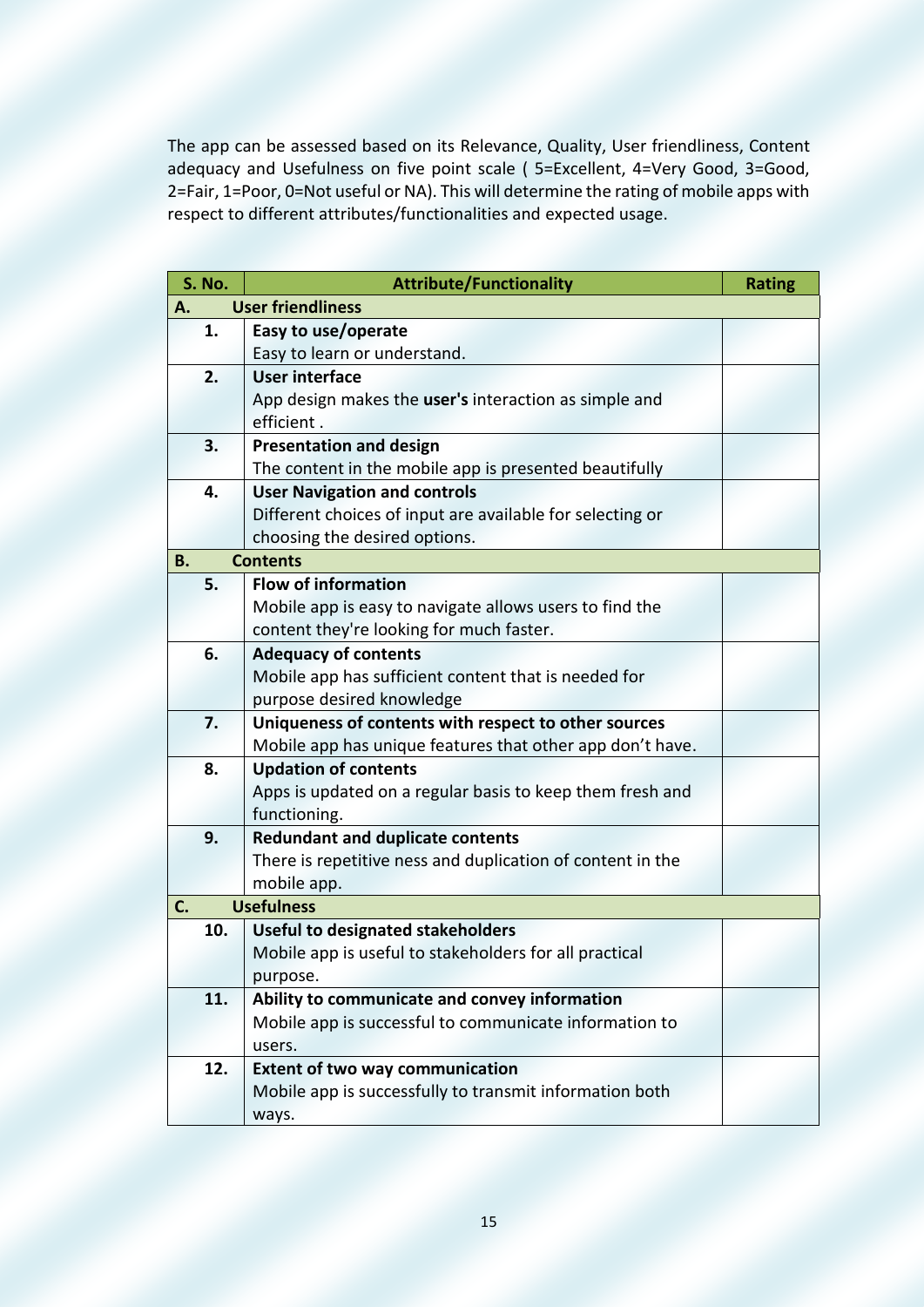|    | 13. | <b>Purposefulness for target users</b>                           |  |
|----|-----|------------------------------------------------------------------|--|
|    |     | The mobile app is able to address desired purpose of the         |  |
|    |     | user                                                             |  |
| D. |     | <b>Relevance</b>                                                 |  |
|    | 14. | <b>Relevancy with respect to developers</b>                      |  |
|    |     | The mobile app has Relevancy with respect to developers.         |  |
|    | 15. | <b>Relevance with respect to stakeholders</b>                    |  |
|    |     | The mobile app has relevance with respect to stakeholders.       |  |
|    | 16. | <b>Updates Frequency</b>                                         |  |
|    |     | It has provision of making updates                               |  |
|    | 17. | Too much or insufficient information                             |  |
|    |     | Information content in this app is crisp and easy to             |  |
|    |     | understand.                                                      |  |
| E. |     | <b>Quality</b>                                                   |  |
|    | 18. | <b>Searching facility</b>                                        |  |
|    |     | Search option available for desired contents.                    |  |
|    | 19. | <b>Responsiveness</b>                                            |  |
|    |     | The goal of responsive design is to detect the visitor's screen  |  |
|    |     | size and orientation and change the layout accordingly.          |  |
|    | 20. | <b>Response time</b>                                             |  |
|    |     | Response time is the time taken by the mobile app to             |  |
|    |     | respond to the server.                                           |  |
|    | 21. | <b>Feedback Mechanism</b>                                        |  |
|    |     | The mobile app has feedback mechanism for encouraging            |  |
|    |     | users to directly state what they think about the app.           |  |
|    | 22. | Sending alerts on updates                                        |  |
|    | 23. | Frequently ask questions (FAQs)                                  |  |
|    | 24. | Query/feedback redressal time                                    |  |
| F. |     | <b>Others</b> (Pl. provide your suggestions for its improvement) |  |
|    | 25. | Suggest additional features/information which needs to be        |  |
|    |     | incorporated                                                     |  |
|    | 26. | Suggest features/information which are not relevant and is       |  |
|    |     | to be discarded                                                  |  |
|    | 27. | Any other relevant observation                                   |  |
|    | 28. | Overall observation about the Mobile App                         |  |
|    | 29. | Will recommend to designated stakeholders/users                  |  |
|    |     |                                                                  |  |

This will determine the rating of mobile apps with respect to different attributes/ functionalities and expected usage.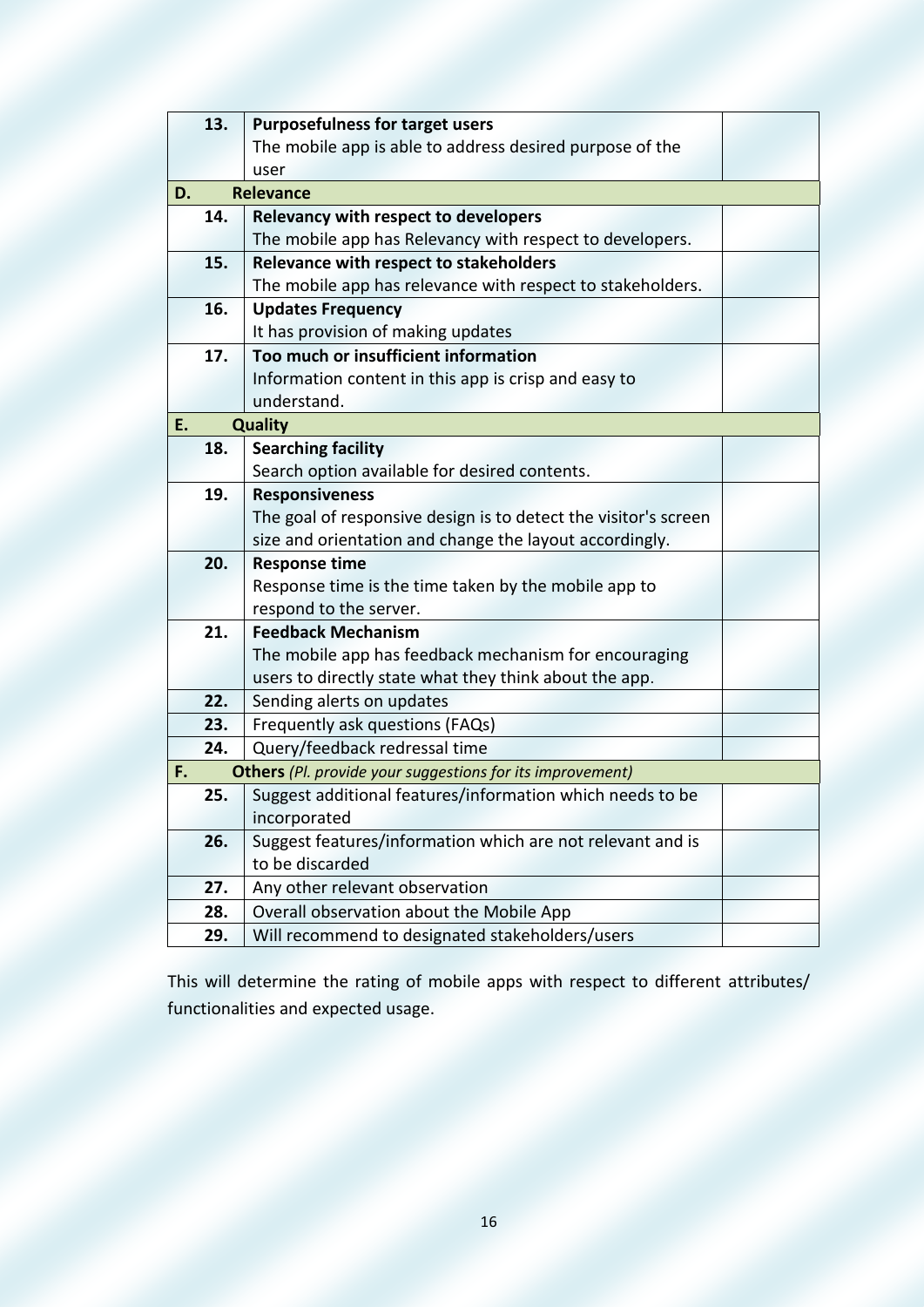### **Annexure-II**

#### **Users Feedback Questionnaire for ICAR Mobile Apps**

The feedback Questionnaire has been designed in the form of small questionnaires. This questionnaire is to be filled by the surveyor based on the response from the user. Based on users experience, the rating on five point scale ( 5=Excellent, 4=Very Good, 3=Good, 2=Fair, 1=Poor, 0=Not useful or NA) can be given at the end. User can be farmer, researcher, policy maker or any other stakeholder of the Mobile App. Separate form will be filled for each of the mobile apps of ICAR used by the user.

#### **Basic Information of User:**

- 1. Name:
- 2. Fathers Name:
- 3. Address:
- 4. Gender:
- 5. Age:
- 6. Primary occupation:

#### **Basic Information of surveyor:**

- 1. Name:
- 2. Address:
- 3. Designation:

| S.No. | <b>Question</b>                                                                                                                                  | <b>Response</b> |
|-------|--------------------------------------------------------------------------------------------------------------------------------------------------|-----------------|
| 1.    | Are you using any mobile app developed by ICAR?                                                                                                  | Yes/No          |
| 2.    | If answer for question 1 is YES, then please list the<br>name(s) of mobile app(s). If answer is $NO$ then no<br>need fill the following sections |                 |
| 3.    | Name of the Mobile App                                                                                                                           |                 |
| 4.    | Average per week frequency of access the above<br>mobile app.                                                                                    |                 |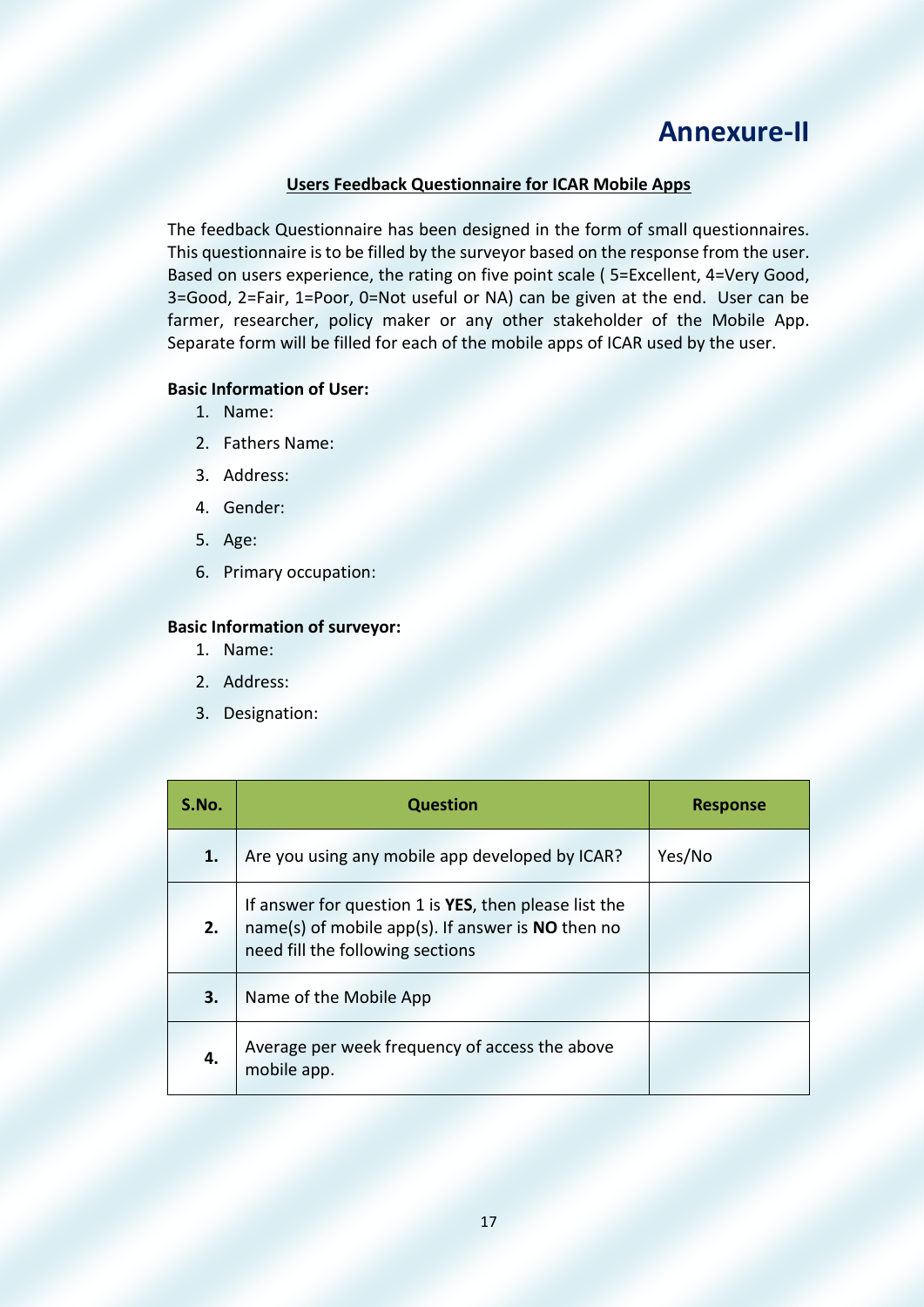| S.No.                                                                                       | <b>Question</b>                                           | <b>Response</b> |  |
|---------------------------------------------------------------------------------------------|-----------------------------------------------------------|-----------------|--|
| Please rate the above Mobile App on scale of 1 to 5 with respect to following<br>attributes |                                                           |                 |  |
|                                                                                             | <b>User friendliness</b>                                  |                 |  |
| 1.                                                                                          | Easy to use/operate                                       |                 |  |
|                                                                                             | Easy to learn or understand.                              |                 |  |
| 2.                                                                                          | <b>User interface</b>                                     |                 |  |
|                                                                                             | App design makes the user's interaction as simple         |                 |  |
|                                                                                             | and efficient.                                            |                 |  |
| 3.                                                                                          | <b>Presentation and design</b>                            |                 |  |
|                                                                                             | Content in the mobile app is presented beautifully.       |                 |  |
| 4.                                                                                          | <b>User Navigation and controls</b>                       |                 |  |
|                                                                                             | Different choices of input are available for selecting    |                 |  |
|                                                                                             | or choosing the desired options.                          |                 |  |
| <b>Contents</b>                                                                             |                                                           |                 |  |
| 5.                                                                                          | <b>Flow of information</b>                                |                 |  |
|                                                                                             | Mobile app is easy to navigate allows users to find       |                 |  |
|                                                                                             | the content they're looking for much faster.              |                 |  |
| 6.                                                                                          | <b>Adequacy of contents</b>                               |                 |  |
|                                                                                             | Mobile app has sufficient content that is needed for      |                 |  |
|                                                                                             | purpose concerned knowledge.                              |                 |  |
| 7.                                                                                          | <b>Redundant and duplicate contents</b>                   |                 |  |
|                                                                                             | Repetitiveness in the content in the mobile app.          |                 |  |
| <b>Usefulness</b>                                                                           |                                                           |                 |  |
| 8.                                                                                          | <b>Useful to designated stakeholders</b>                  |                 |  |
|                                                                                             | Mobile app is useful                                      |                 |  |
| 9.                                                                                          | <b>Purposefulness for users</b>                           |                 |  |
|                                                                                             | Solve the purpose of the user                             |                 |  |
| <b>Quality</b>                                                                              |                                                           |                 |  |
| 10.                                                                                         | <b>Searching facility</b>                                 |                 |  |
|                                                                                             | Search option available for desired contents              |                 |  |
| 11.                                                                                         | <b>Response time</b>                                      |                 |  |
|                                                                                             | Response time is the time taken by the mobile app         |                 |  |
| 12.                                                                                         | <b>Feedback Mechanism</b>                                 |                 |  |
|                                                                                             | Mobile app has feedback mechanism                         |                 |  |
| 13.                                                                                         | Sending alerts on updates                                 |                 |  |
| 14.                                                                                         | Frequently ask questions (FAQs)                           |                 |  |
| 15.                                                                                         | Overall observation about the Mobile App                  |                 |  |
|                                                                                             | Others (Pl. provide your suggestions for its improvement) |                 |  |
| 16.                                                                                         | Suggest additional features/information which             |                 |  |
|                                                                                             | needs to be incorporated                                  |                 |  |
| 17.                                                                                         | Suggest features/information which are not                |                 |  |
|                                                                                             | relevant and is to be discarded                           |                 |  |
| 18.                                                                                         | Any other relevant observation                            |                 |  |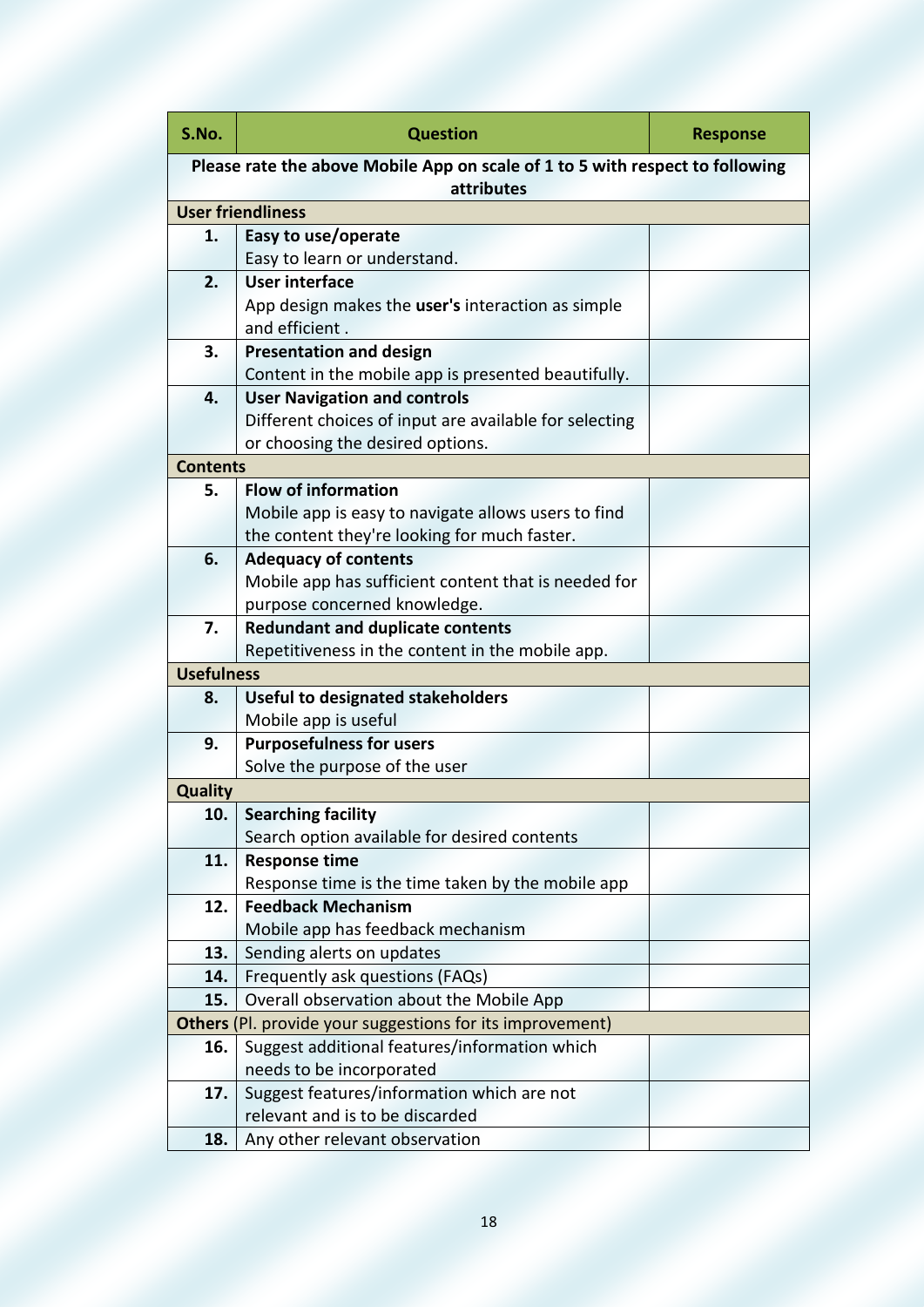### **Annexure III**



#### **INDIAN COUNCIL OF AGRICULTURAL RESEARCH NEW DELHI**

#### **Format for approval of developed mobile apps/ Web application from Council.**

Please provide information in the given format for approval of mobile app/ web application by the Council.

#### **Basic Information:**

- 1. Name of the Mobile App/ Web Application:
- 2. Name(s) of the developer(s):
- 3. Universal Resource Locator (Url) address:
- 4. Name and address of the developer Institution (s)/organization(s):
- 5. Target User(s) of the Mobile app/ Web application (Please circle relevant option(s):
	- a. Farmers
	- b. Students
	- c. Extension professionals
	- d. Vendors/Retailers
	- e. Researchers
	- f. Research Organizations
	- g. Research mangers
	- h. Policy makers
	- i. Others (Specify)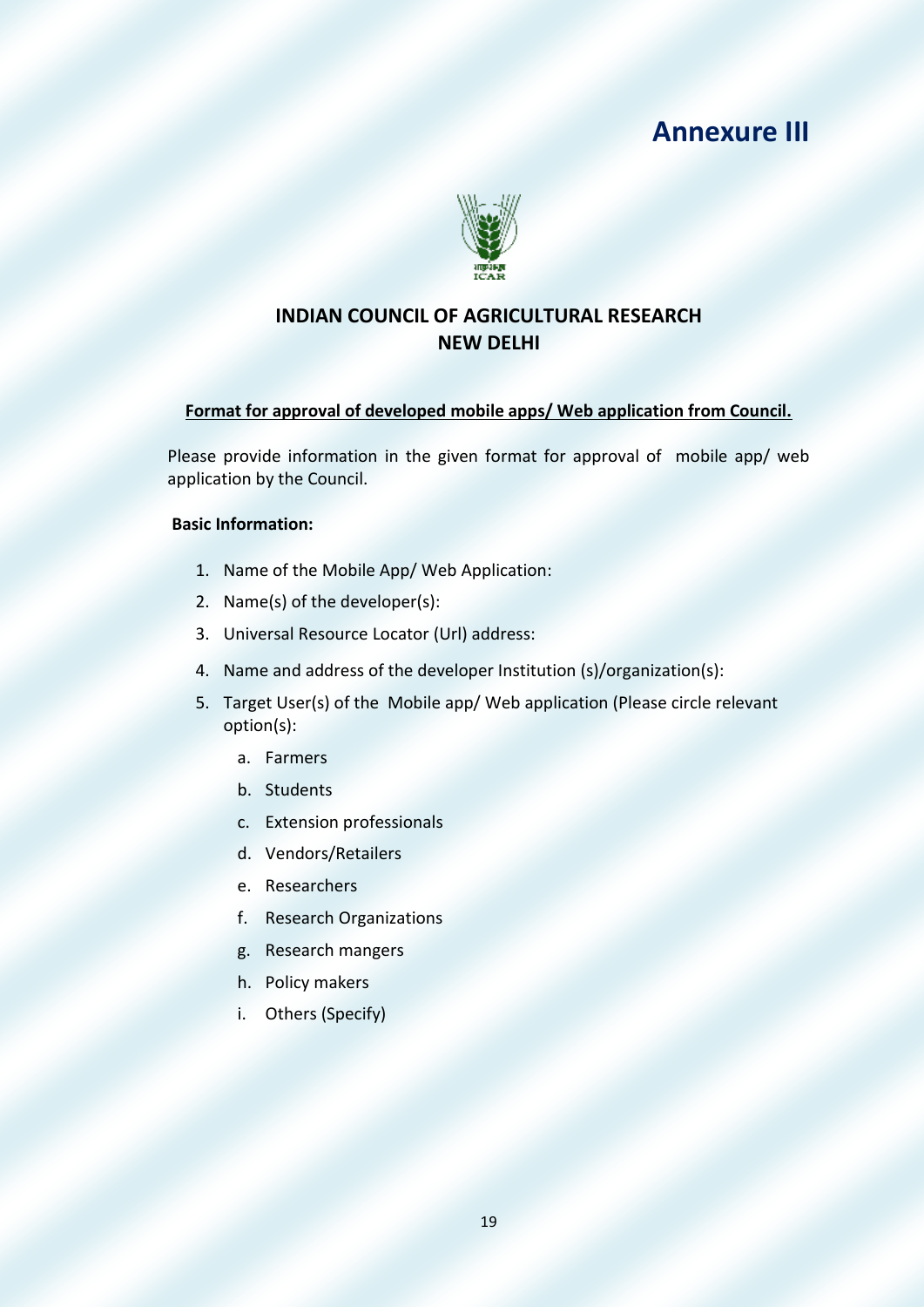| S.No.                                                                                                                                                               | <b>Items</b>                                                                                                                                              | <b>Description</b> | <b>Comments of</b><br><b>SMD</b> |
|---------------------------------------------------------------------------------------------------------------------------------------------------------------------|-----------------------------------------------------------------------------------------------------------------------------------------------------------|--------------------|----------------------------------|
| 1.                                                                                                                                                                  | Objective(s) for development of the<br>application                                                                                                        |                    |                                  |
| 2.                                                                                                                                                                  | Specific need / services supported /<br>provided by the application                                                                                       |                    |                                  |
| 3.                                                                                                                                                                  | Brief content details (not more than 50<br>words)                                                                                                         |                    |                                  |
| 4.                                                                                                                                                                  | ICT/IT technology used as front end with<br>justification                                                                                                 |                    |                                  |
| 5.                                                                                                                                                                  | ICT/IT technology used as back end with<br>justification                                                                                                  |                    |                                  |
| 6.                                                                                                                                                                  | The proposed hosting platform.                                                                                                                            |                    |                                  |
| 7.                                                                                                                                                                  | Availability of other digital resources<br>available for this purpose, if any.                                                                            |                    |                                  |
| 8.                                                                                                                                                                  | Availability of additional and unique<br>information in the developed application                                                                         |                    |                                  |
| 9.                                                                                                                                                                  | Other available digital resources/applications<br>of ICAR which may be integrated with this<br>application to make it complete from users<br>perspective. |                    |                                  |
| 10.                                                                                                                                                                 | Expected number of users of developed<br>application                                                                                                      |                    |                                  |
| Please rate your app/ application on five point scale (5=Excellent, 4=Very Good,<br>3=Good, 2=Fair, 1=Poor, 0=Not useful or NA) with respect to following attribute |                                                                                                                                                           |                    |                                  |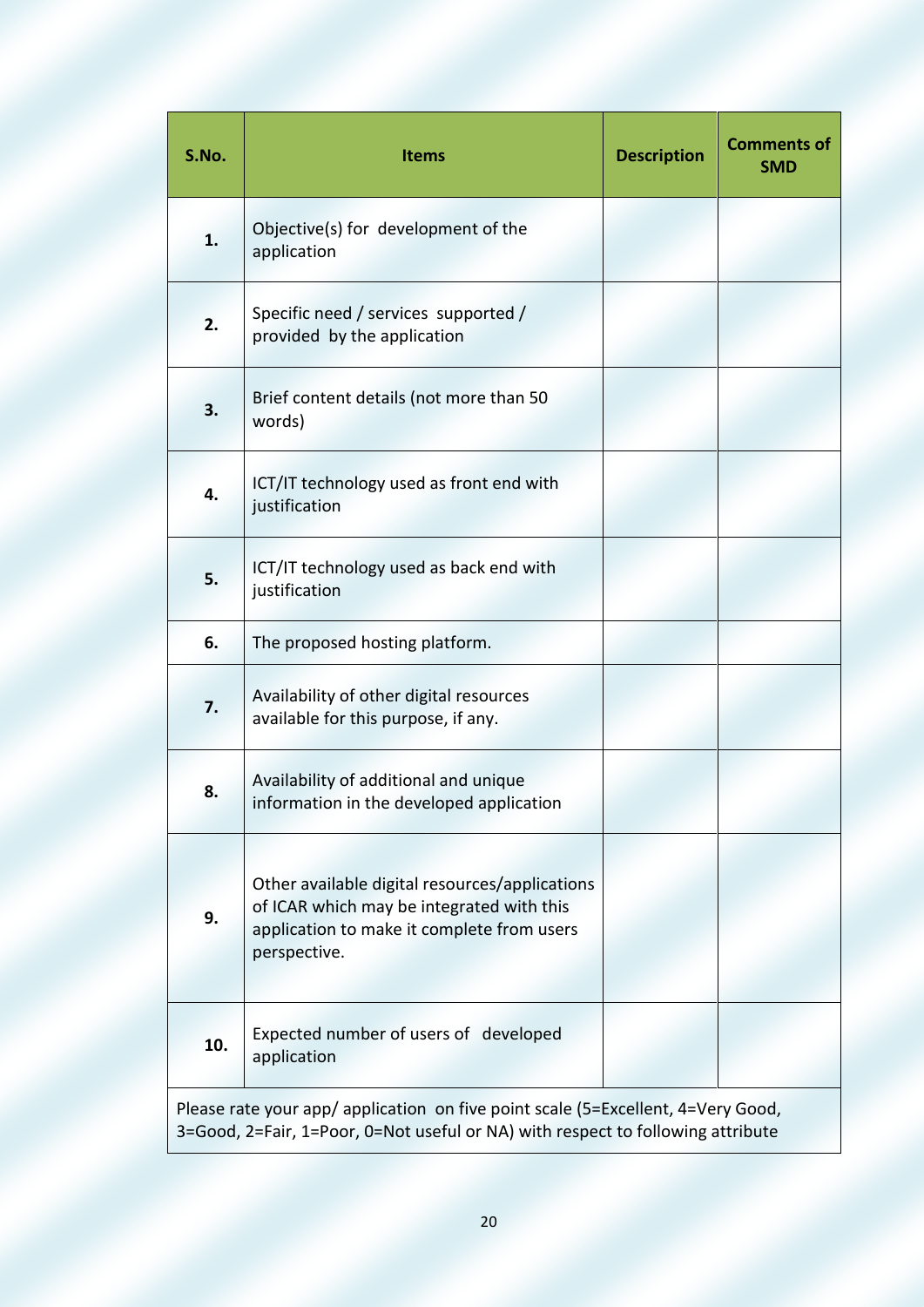| S.No.             | <b>Items</b>                                         | <b>Description</b> | <b>Comments</b><br>of SMD |
|-------------------|------------------------------------------------------|--------------------|---------------------------|
|                   | <b>User friendliness</b>                             |                    |                           |
| 1.                | Easy to use/operate                                  |                    |                           |
|                   | Easy to learn or understand.                         |                    |                           |
| 2.                | <b>User interface</b>                                |                    |                           |
|                   | App/ application design makes the user's             |                    |                           |
|                   | interaction as simple and efficient.                 |                    |                           |
| 3.                | <b>Presentation and design</b>                       |                    |                           |
|                   | The content in the mobile app/ application is        |                    |                           |
|                   | presented beautifully                                |                    |                           |
| 4.                | <b>User Navigation and controls</b>                  |                    |                           |
|                   | Different choices of input are available for         |                    |                           |
|                   | selecting or choosing the desired options.           |                    |                           |
| <b>Contents</b>   |                                                      |                    |                           |
| 5.                | <b>Flow of information</b>                           |                    |                           |
|                   | It is easy to navigate allows users to find the      |                    |                           |
|                   | content they're looking for much faster.             |                    |                           |
| 6.                | <b>Adequacy of contents</b>                          |                    |                           |
|                   | It has sufficient content that is needed for         |                    |                           |
|                   | purpose desired knowledge                            |                    |                           |
| 7.                | Uniqueness of contents with respect to               |                    |                           |
|                   | other sources                                        |                    |                           |
|                   | It has unique features that other app don't          |                    |                           |
|                   | have.                                                |                    |                           |
| 8.                | <b>Up-dation of contents</b>                         |                    |                           |
|                   | It needs updating on a regular basis to keep         |                    |                           |
|                   | them fresh and functioning.                          |                    |                           |
| 9.                | <b>Redundant and duplicate contents</b>              |                    |                           |
|                   | There is repetitive ness and duplication of          |                    |                           |
|                   | content in the mobile app.                           |                    |                           |
| <b>Usefulness</b> |                                                      |                    |                           |
| 10.               | <b>Useful to designated stakeholders</b>             |                    |                           |
|                   | It is useful to stakeholders for all practical       |                    |                           |
|                   | purpose.                                             |                    |                           |
| 11.               | Ability to communicate and convey<br>information     |                    |                           |
|                   | It is successful to communicate information          |                    |                           |
|                   |                                                      |                    |                           |
| 12.               | to users.<br><b>Extent of two- way communication</b> |                    |                           |
|                   | It is successfully to transmit information           |                    |                           |
|                   | both ways.                                           |                    |                           |
|                   |                                                      |                    |                           |
| 13.               | <b>Purposefulness for target users</b>               |                    |                           |
|                   | The mobile app is able to address desired            |                    |                           |
|                   | purpose of the user                                  |                    |                           |